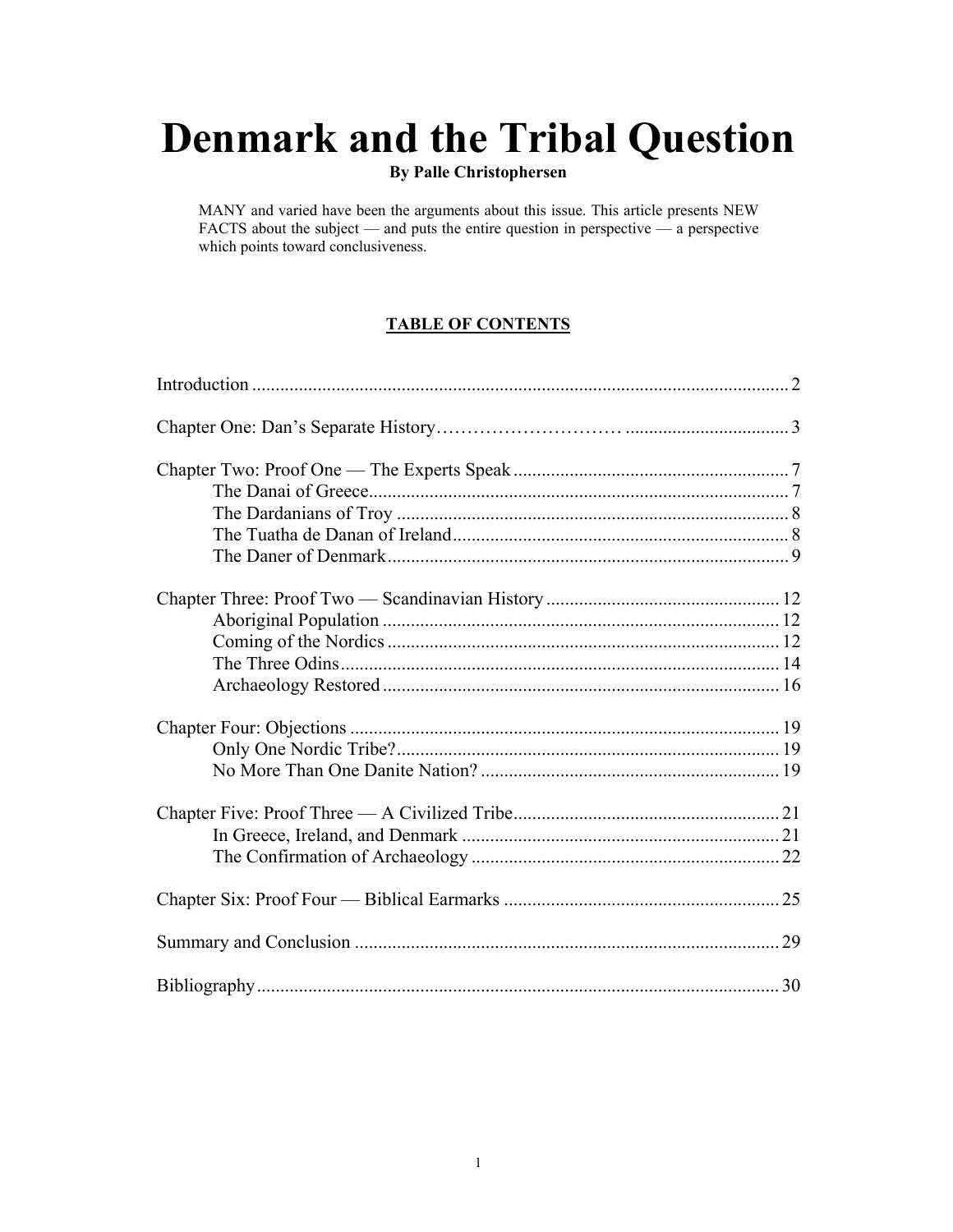THE TRIBE OF DAN — few other tribes figure as prominently in the annals of myth and adventure as this one. It has been pointed out by some that the Danes might be the descendants of these the colonizers and traders of the ancient world.

Are they really? What is the evidence on this issue?

It will be necessary for the full understanding of the historic and archaeological evidence, first to propose a basic framework of Danite history — and afterward let the authorities verify it.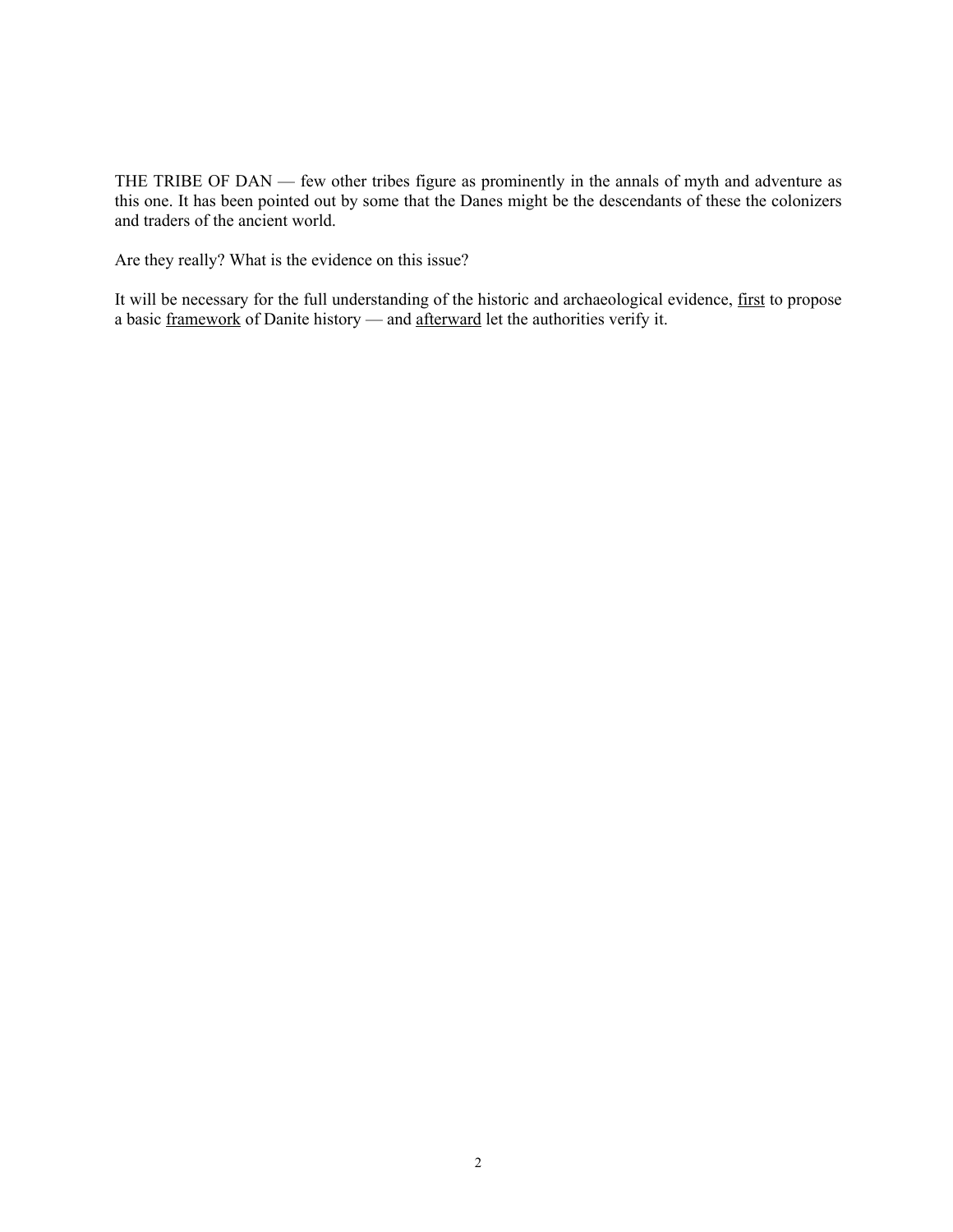#### **Chapter One**

#### **DAN'S SEPARATE HISTORY**

RIGHT FROM the start the Danites showed to differ in nature from most of the tribes of Israel. Adventure and discovery — shipping and colonizing — was in their blood — and became their history. This was to be one of the red threads going down through the pages of their history. Another such thread was to be their name — DAN — which they branded on any place where they went.

But let us start on page one of the scrap book of Danite history. The Bible does not record this, but Greek historians tell us that a few years before Israel's exodus from Egypt under the leadership of Moses, a group of people called DANNAI — as we shall later see, actually DANITES — came to Greece from Egypt and settled in Argos!

We often tend to forget that during MOST of the time the Israelites were in Egypt, they were in no sense under bondage, but were free to embark on commercial and maritime enterprise. Already here, the tribe of Dan started developing into a shipping and trading people.

In History of the World, Petavius tells us that Danaus, the son of Bela, who was a sojourner in Egypt, for fear that his brother Ægyptus would kill him, fled, taking with him his "daughters," or followers, and came to Greece three years after the death of Joseph. This brings us up to over a hundred years before the Exodus.

Grecian traditions relate the establishment in Greece of four successive colonies by foreigners.

#### (Seem to be a page missing here.)

Danaus from Egypt. These men settled in Athens and Argos; Cecrops founded Athens, while Danaus with his family and followers settled near Argos. Here he was so favourably received by the inhabitants that he became their king, and renamed the settlement "Danai." The Danites became the RULING CLASS.

Again, for historical proof that the Danai WERE in fact Danites, we must wait till next chapter.

#### **THE WESTERN ROUTE**

Meanwhile, the Danai did not confine themselves to Greece. Only thirty years after the Exodus a group had left Greece on ships and, via Spain, had taken the western route up to the Isles of the west and landed on the famous Emerald Isle — Ireland!

The historic confirmation of this migration is abundant and undeniable, as we shall see in a later chapter. In Ireland these people called themselves Tuatha de Danan, meaning, simply, "Tribe of Dan!"

Before long a group of these Tuatha de Danan sailed across the North Sea and settled Denmark. The Irish historian of the  $18<sup>th</sup>$  century, Roderick O'Flaherthy, says that at a very early date Scandinavia was settled by a people coming from Ireland who called themselves "Daner," in English meaning "Dans," and who gave Danmark its name.

Notice how both in Greece, in Ireland and in Denmark, Dan branded his name on his surroundings.

#### **EXODUS TO PALESTINE**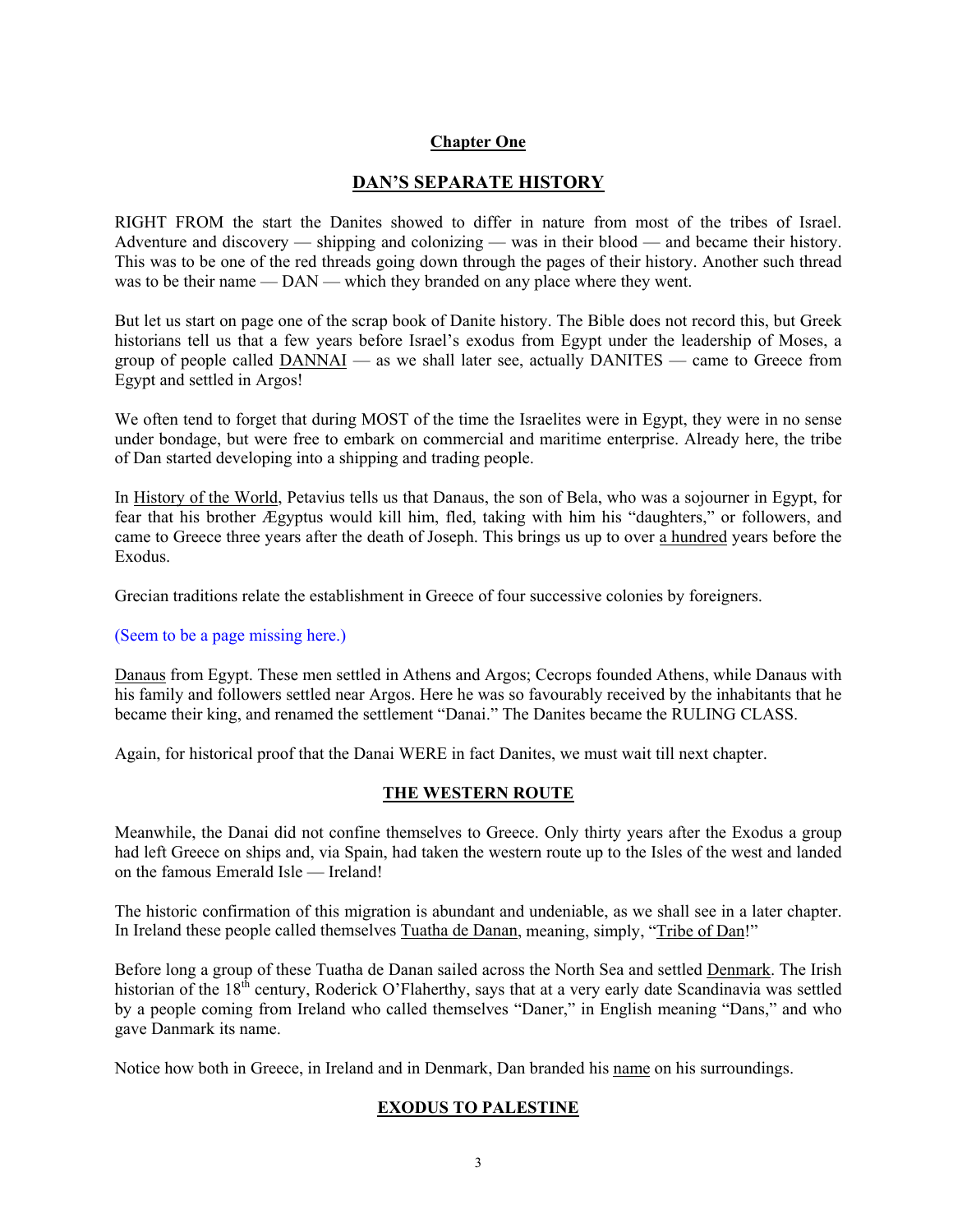Meanwhile, the remaining part of the tribe of Dan in Egypt went with the other tribes in the Exodus, and after forty years settled in Palestine. This tribe was the second most populous tribe  $-$  but this adventurous and expansive people was given one of the smallest areas in the land — the area from Ashkalon to Joppa on the coast just north of Judah.

Two hundred years later, in the time of the Judges, in the days of Barak and Deborah (1233-1193 B.C.), Israel was in war with Jabin, king of Canaan. The Danites did not take part in the fighting, but instead "abode in ships" (Judges 5:17). The indication is that another group of Danites at this time set out on ships and migrated.

This brings us exactly up to the time of the second — and last — migration of Danans into Ireland! But the Irish historian Jeoffrey Keating describes at length how these Danans came from Argos in Greece, and left because of a war with the ASSYRIANS.

How come? Where is the connection?

This leads one to assume that the Danites of King Jabin's time first settled in Argos, the old Danite settlement (incidentally, Ezekiel 27:19 plainly states that the Danites were trading with the Greeks!) where they soon got involved in a war with the Assyrians and left for Denmark and Ireland.

But what battle was this?

Let us go back a few decades in history, to the founding of the famous city of Ilium, or Troy.

#### **TROY OF THE DARDANIANS**

This city was founded by a Dardanius, and its inhabitants called Dardanians. There is a POSSIBILITY that this people may have been a Danite colony, most likely from Argos.

But be that as it may — around 1150 B.C. a bloody war was fought between these Dardanians and the Danai of Argos — the TROJAN WAR.

Troy was taken, and according to many sources, the people of Troy fled in great numbers. It seems they took the usual migratory route, northward through the steppes of Russia, up to Northwestern Europe following the route by one source described as the "Highway of the Nations."

But what happened to the victors — the Danai? After this time, their name no more occurs in the Greek history! This is the point Jeoffrey Keating comes in and explains what happened to them.

He tells us they left Greece because of a war with Assyrian forces. Ilium had apparently been an Assyrian city — part of the Assyrian Empire. Did an Assyrian army seek to take revenge after the fall of Troy?

In any case, according to Keating, the Danites took to their large fleet of ships, and started migrating northward through the Black Sea, following the Don, Danube, Dnieper, Dniester rivers — leaving their name behind them like SERPENT"S TRAIL wherever they went, leading right up to the two main Danite settlements in the Northwestern Isles — Denmark and Ireland.

Keating describes it thus: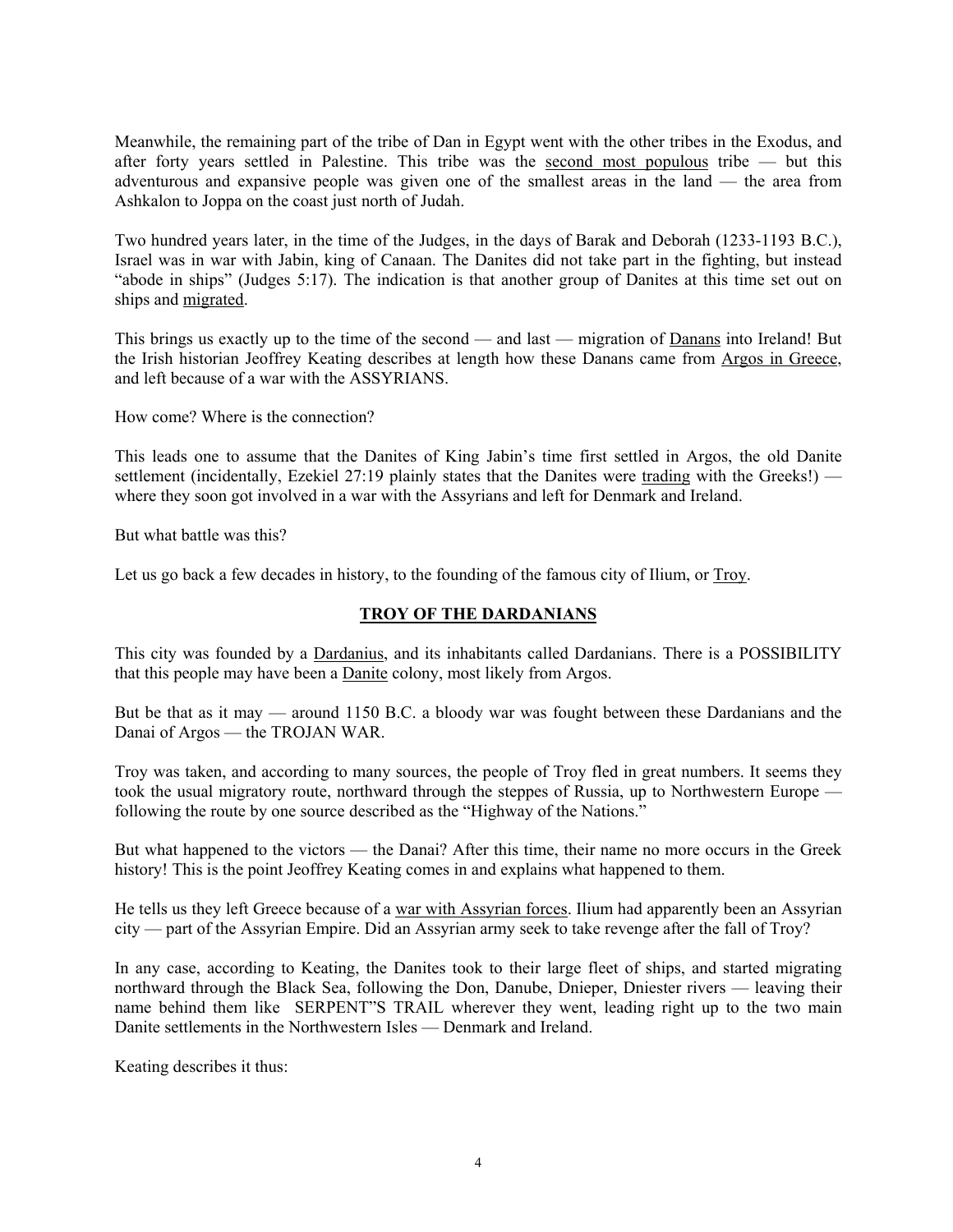"The Tuatha de Danans . . . came to a resolution of quitting the country, for fear of falling into the hands of the Assyrians; accordingly they set out, and wandered from place to place, till they came to Norway and Denmark . . ." (History of Ireland, Dublin translation, pp. 69-74).

The northern part of the old Danish parts of present-day Sweden sometimes called "Norway." But why did these migrators stop in Denmark? Because Denmark had been a Danite settlement ever since the coming of the Irish Tuatha de Danan, about two hundred years earlier!

After some time, say the historians, these migrators traveled on to the Emerald Isle, via northern England.

But this is not the end of the story. There were still Danites in Palestine! What happened to them? Remember, this is now after the last of the two Danite migrations to Ireland!

A few decades after the conflict with King Jabin of Canaan, the Danites of Palestine again had outgrown their small territory in Southern Palestine. They decided to expand.

"And there went from thence of the family of the Danites, out of Zorah and out of Eshtaol, six hundred men appointed with weapons of war. And they went up, and pitched in Kirjath-Jearim, in Judah" (Judges 18:11-12).

From this place they took over the area around the city Laish in the north, and called it — you guessed it — "Dan." Notice how dividing, colonizing, and naming places is the REPEATED THEME in Danite history!

#### **FINAL MIGRATION**

Another hundred years went by. We come down to 971 B.C. — to the time of Rehoboam and Jeroboam — to the time when Israel and Judah divided into two separate nations.

The noted Jewish historian Eldad Ben Mahli tells us what happened to the Danites because of the civil war that ensued in Israel:

"Dan refused to shed his brother's blood; and, rather than go to war with Judah, he left the country . . ."

The last of the Danites decided to leave the country rather than take part in the tribal strife. This seems to be the case for BOTH Southern and Northern Dan, for at the time of the Assyrian invasion of Israel, in 718-721, the Assyrians FOUND NO TRIBE OF DAN IN PALESTINE! Northern Dan was right in the line of march of the invading army. Yet none of the Danites went into Assyrian captivity! (See II Kings chapters 15, 16, 17.)

Yes, in fact, Dan is not mentioned as being in Palestine after 1200 B.C.!

Moses had prophesied: "Dan is a lion's whelp: he shall LEAP FROM BASHAN." Bashan was the area of Northern Dan; apparently the Danites "leapt" from this area before Israel was brought into captivity.

But let us finish the previous quotation from Eldad:

The Danites ". . . left the country and went in a body to Javan (Greece) and to Denmark."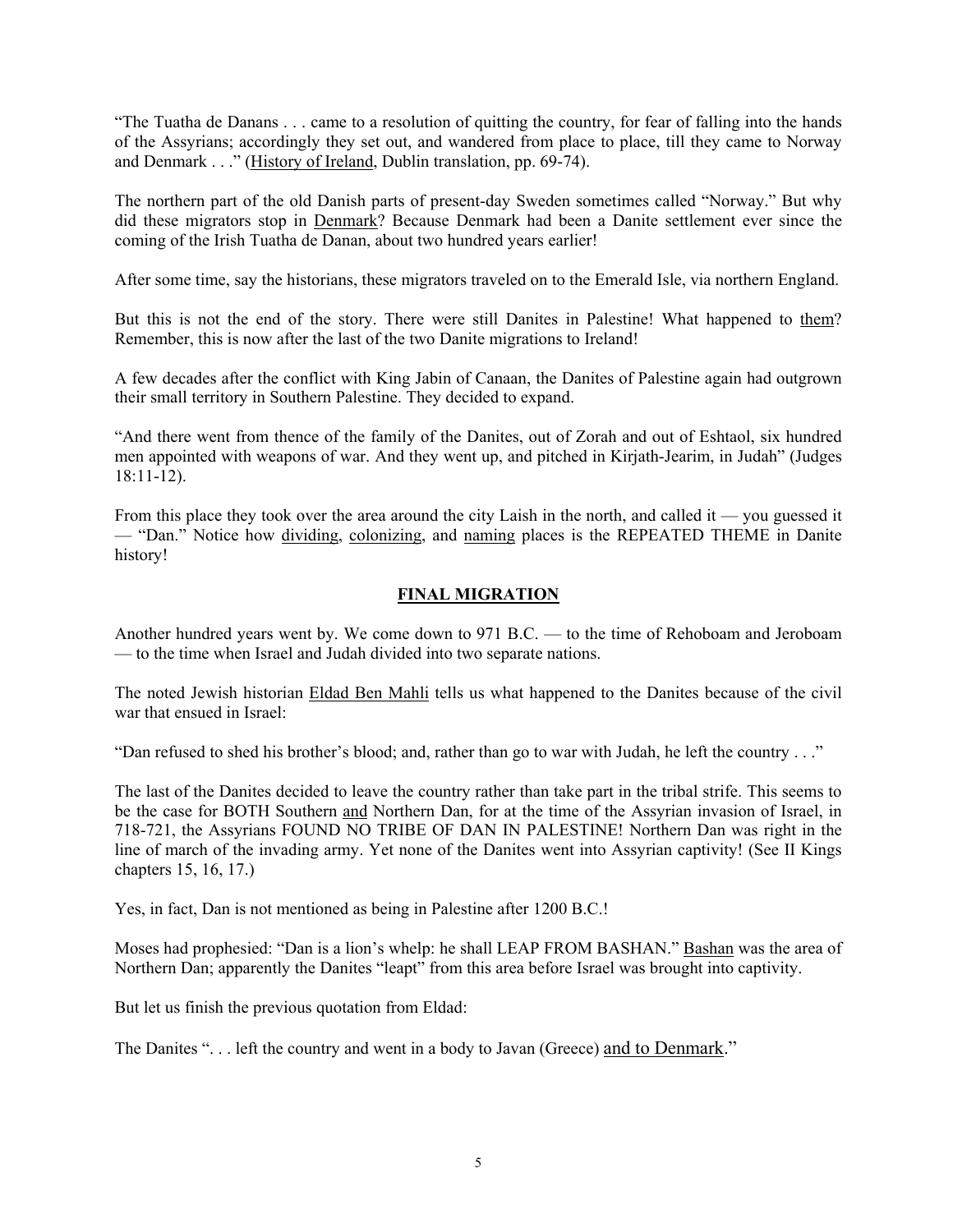Yes, to Greece, and then to Denmark! This is very significant, for this was after the Danite migrations into Ireland were OVER! — two hundred years after!

In other words, this apparently leads us to the conclusion that the Danes of today are Danites provided no other people immigrated and either mixed in with the population — or killed it off. But more of that later.

This concluded the historical framework with which we are going to compare our evidence. Turn now first to the statements of historians and historical sources, confirming this very historical framework solidly.

## **CHRONOLOGICAL FRAMEWORK**

1456 B.C. — First small migration of Tuatha de Danan to Ireland. 1233-1194 — Barak and Deborah reign in Palestine.

1213 B.C. — Second and LAST migration of Danans to Ireland. A Dan leads them from Denmark via Scotland (Northern Britain) to Ireland.

1040-999 — Odin I (Dan I or Sceaf), a Trojan prince, leads Trojan migration to Scandinavia. Starts the Danish Skjoldung line of kings.

265-228 — Dan II.

146-77 B.C. — Odin II (or Dan III), often confused with Odin III.

A.D. 256-300 — Odin III (or Bodo), starts the Swedish Yngling line of kings.

(Source: H. L. Hoeh, Compendium, Vol. I, p. 420; Vol. II, P. 43, 52, 197, 201.)

(Migrations of the Tribe of Dan needs to be reproduced. Map goes here.)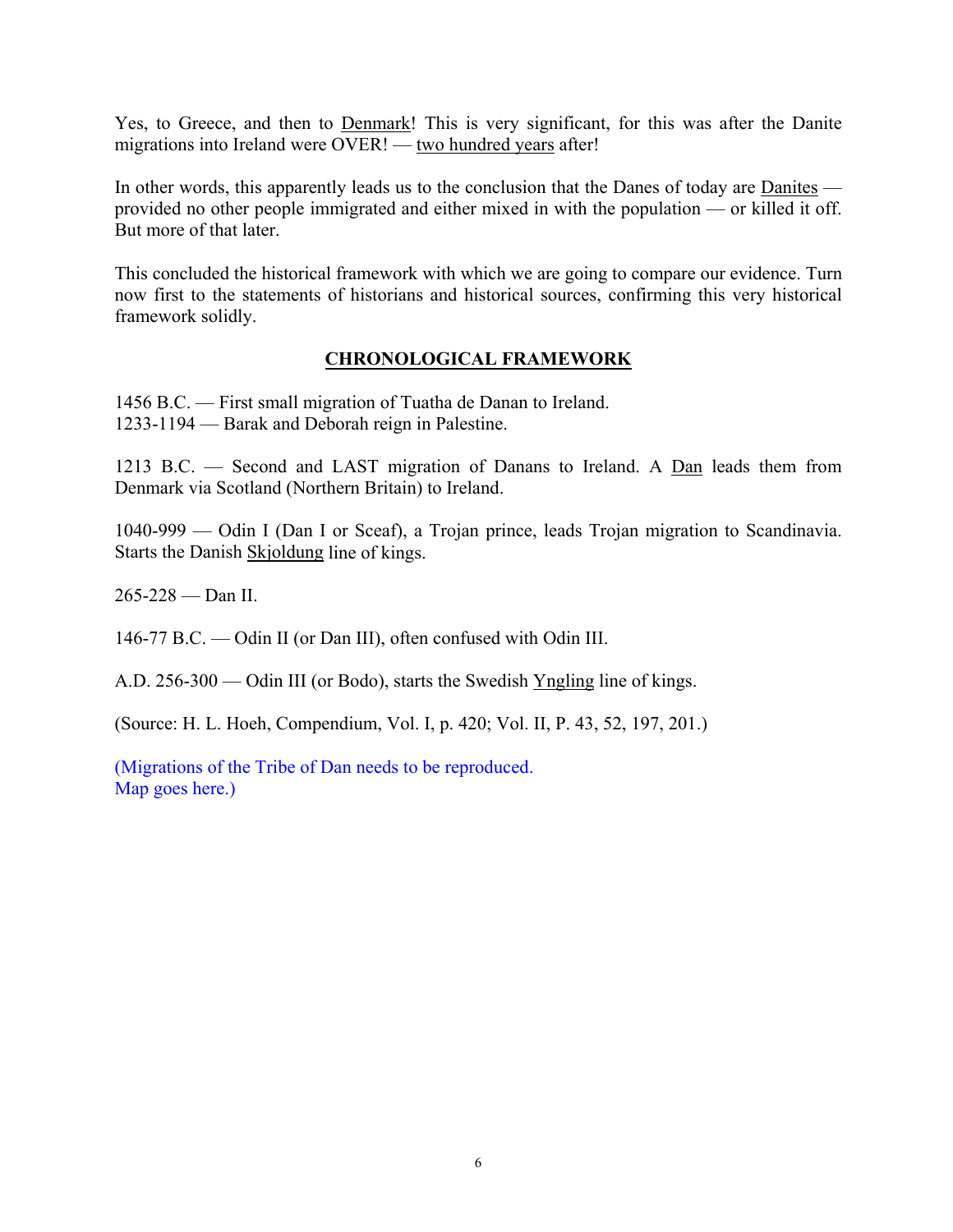# **Chapter Two**

#### **PROOF ONE: THE EXPERTS SPEAK**

A NUMBER of historians who have been interested in "origins" have not let an Anti-"Jew" bias distort their picture of history, but have actually connected the Danner of Denmark with the Danan, Dardan, Danai, and even with Dan.

Let us look at these sources step by step. First of all, the Danai of Greece. The following sources identify them as Danites:

Petavius says in his History of the World: "Danaus was the son of Bela, a sojourner in Egypt. Bilhah was a wife of Israel, and the mother of Dan, who was directed to say to Pharaoh, 'for to sojourn in the land are we come'" (cp. Genesis 30:4-6).

The ancient Greek records of Hecateus of Abdera, a Greek historian and philosopher of the 4<sup>th</sup> century B.C., say:

"The most distinguished of the expelled foreigners followed Danaus and Cadmus from Egypt; but the greater number were led by Moses into Judæa."

Müller comments on this record as follows:

"Hecateus, therefore, tells us that the Egyptians, formerly being troubled by calamities) the ten plagues, of course!), in order that the divine wrath might be averted, expelled all the aliens gathered together in Egypt. Of these, some, under their leaders Danus and Cadmus, migrated into Greece; others into other regions, the greater part into Syria (Palestine). Their leader is said to have been Moses . . ." (Müller, Fragmenta Historicum Graecum, Vol. II, p. 385).

The late British scholar, R. G. Latham says on p. 137-138 of his Ethnology of Europe:

"Neither do I think that the eponymus of the Argive Danai was other than that of the Israelite tribe of Dan; only we are so used to confine ourselves to the soil of Palestine in our consideration of the Israelites, that we treat them as if they were adscripti glebæ, and ignore the share they may have taken in the ordinary history of the world . . . the seaports between Tyre and Ascalon, of Dan, Ephraim, and Asher, must have followed the history of seaports in general, and not have stood on the coast for nothing. . . . Who would have hesitated to connect the two? Yet with the Danai and the Tribe of Dan this is the case, and no one connects them. . . . a conclusion which would have been suggested if the tribe of Dan had been Gentiles HAS been neglected BECAUSE THEY WERE JEWS."

The British-Israel writer W. H. Poole informs us about a couple of further sources:

"The Lacedæmonians also claimed relationship with the Hebrews (Josephus xii, iv, 10: I Maccabees, xii), and called attention to the seal — an eagle with a dragon in its claws — which,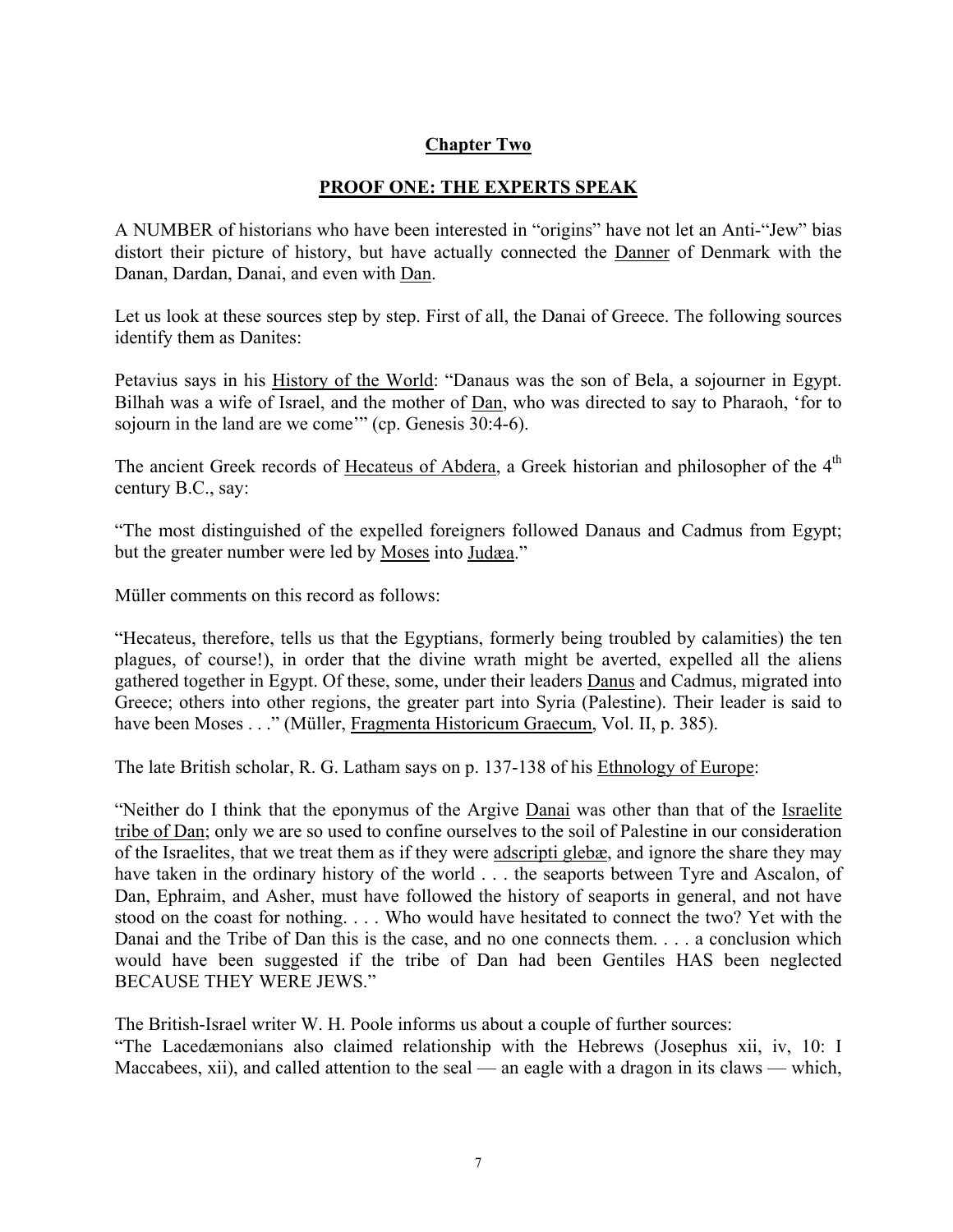according to the Chaldean and Hebrew authorities was the cognizance of the tribe of Dan" (Anglo-Israel, p. 208).

The Bible itself actually shows, as mentioned earlier, that the Danites were trading with the GREEKS (See Ezekiel 27:19).

Beloe's edition of Herodotus (1833) shows clearly that the Hercules supposed to be of Tyre was none other than the Samson of Dan. He says:

"It has been conjectured by many learned men that Hercules could have been no other than the Israelite Samson."

The parallels between the two figures are very many. And incidentally — the people of Argos who subdued other parts of Greece were called Heraclidæ, the DESCENDANTS OF **HERCULES** 

As a final witness, Diodorus Siculus, the historian, is said to say in Book V (although I have not been able to find this reference) that the Danais in Greece were Israelites; that the most distinguished of the expelled foreigners (from Egypt) followed Cadmus and Danaus into Greece, while the greater number were led by Moses into the Promised Land.

All in all — the conclusion is inescapable.

## **WHO WERE THE DARDANIANS?**

Next, then, the connection to the Dardanians. This link is very weak, and must be regarded only as an interesting possibility; however, it constitutes no major link in the origin of the Danish nation, but is merely cited here because it belongs in the entire picture — as a possibility.

The theory is that the Dardanians, the inhabitants of Troy, were a colony either of Argive Danai or of the Northern division of Palestinian Danites. Quoting the British-Israel writer Bailey (and again, bear in mind that this is only guesswork):

"The records and traditions of the Dan-folk show that certain seamen of Dan left Egypt prior to the Exodus under Moses and settled in Greece. The Grecian legends of Danaus, son of Bela, who fled form Egyptus, account for the early settlement of part of Greece by the Danaans . . . the Greeks were called by Homer 'Danaoi." The Trojan War, between the Greeks under Agamemnon and the Dardanoi in Troy . . . would therefore be a tribal war for supremacy between two rival communities of Danites. The result was that the Grecian Danites defeated the Trojan Dar-danites, causing the survivors of these latter to seek safety in flight" (p. 80, A People Noone Knew).

## **THE TUATHA DE DANAN OF IRELAND**

Now move on to the connection to the Irish Tuatha de Danan. The records are abundant and convincing: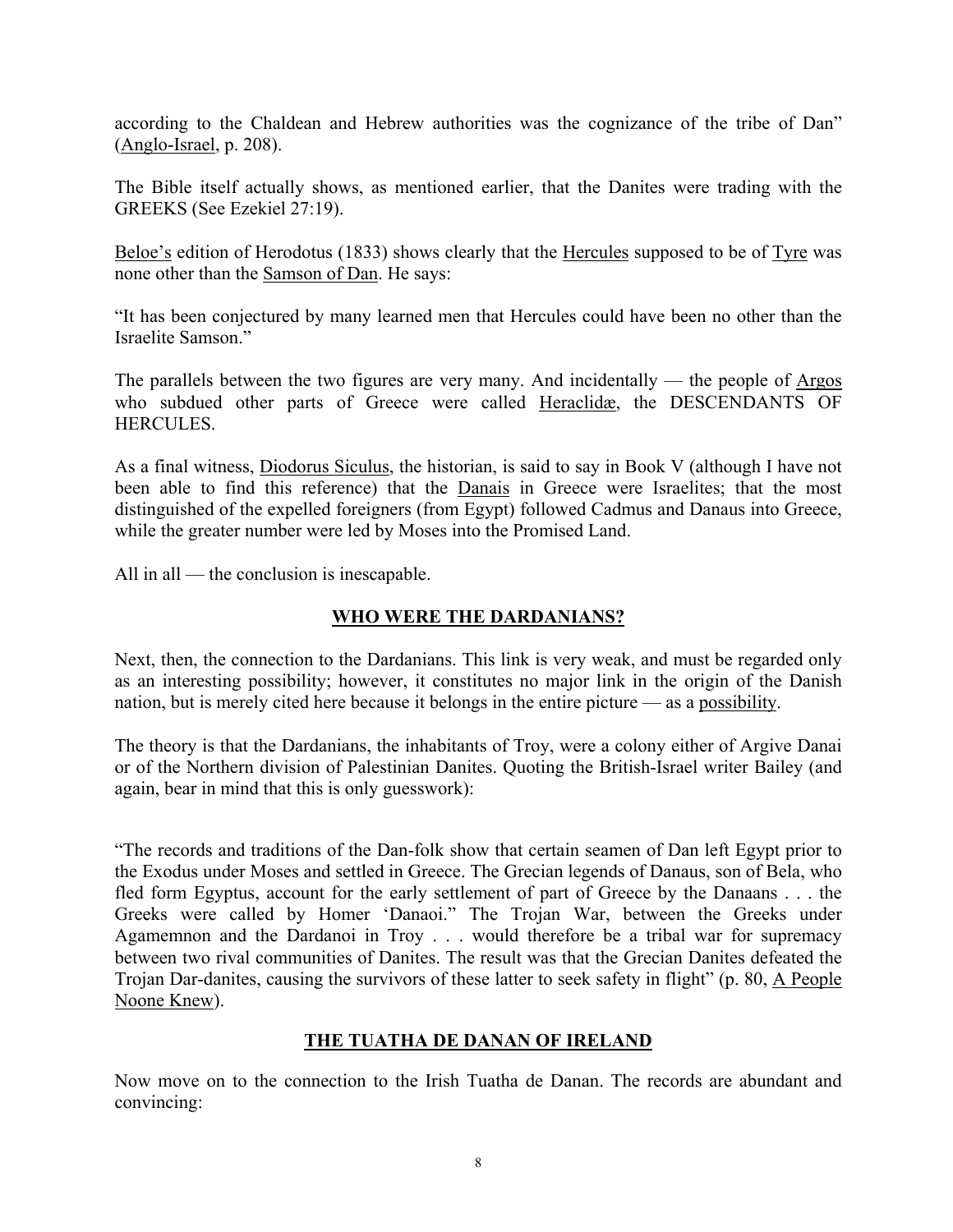History of Ireland, by Moors, says that the Tuatha de Danan came to Ireland from Greece, where they had sojourned for some time.

W. E. Gladstone, the British statesman and scholar of the last century, says in his Juventus Mundi that the Irish Tuatha de Danan were the Danai of Greece.

Next the testimony of the recognized Irish historian, Jeoffrey Keating. Note how DENMARK now starts entering the picture:

"The Assyrians . . . challenged the Athenians to a pitched battle . . . fought with great courage, and obtained a complete victory . . . The Tuatha de Danans, perceiving their art (of sorcery) to be ineffectual, came to a resolution of quitting the country, for fear of falling into the hands of the Assyrians; accordingly they set out, and wandered from place to place, till they came to Norway and Denmark, where they were received with great hospitality by the inhabitants, who admired them for their learning and skill in magic . . . The Danes . . . gave them four cities to inhabit . . . When the Tuatha de Danans had continued for some time in this country (Denmark), they thought fit to move, and look for a new settlement; and they arrived in the north of Scotland, where they continued seven years . . . From the four cities which they possessed in Denmark and Norway . . . The Tuatha de Danans continued seven years in the north of Scotland, and then they removed to Ireland." (History of Ireland, Dublin edition, p. 69-74.)

Next some excerpts from the New York translation of Keating's work, which varies slightly from the above:

"The Danaans were a people of great learning and wealth; they left Greece after a battle with the Assyrians, and went to Ireland, and also to Denmark, and called it Danmark, Dan's country" (pp. 195-199).

And from pp. 136-137: ". . . they all fled out of the country (Greece), through fear of those invaders. And they stopped not until they reached the regions of Lochlinn (Scandinavia), where they were WELCOMED by the inhabitants (fellow Danites!), on account of their many sciences and arts. . . ."

## **ORIGIN OF THE DANES**

Finally, consider what historians say about the connection to the Daner of Denmark:

First, quoting the well-known scholar Paul du Chaillu:

"The manly civilization the Northmen possessed was their won, which from their records, corroborated by find in Southern Russia, seems to have advanced north from about the shores of the Black Sea; and we shall be able to see . . . how many Northern customs were like those of the ancient Greeks" (pp. 4-5).

Continue on pp. 25-26: ". . . we find in the neighbourhood of the Black Sea, near to the old Greek settlement, graves similar to those of the north, containing ornaments and other relics remarkably like those found in the ancient graves of Scandinavia. The Runes of the North remind us strikingly of the characters of Archaic Greek."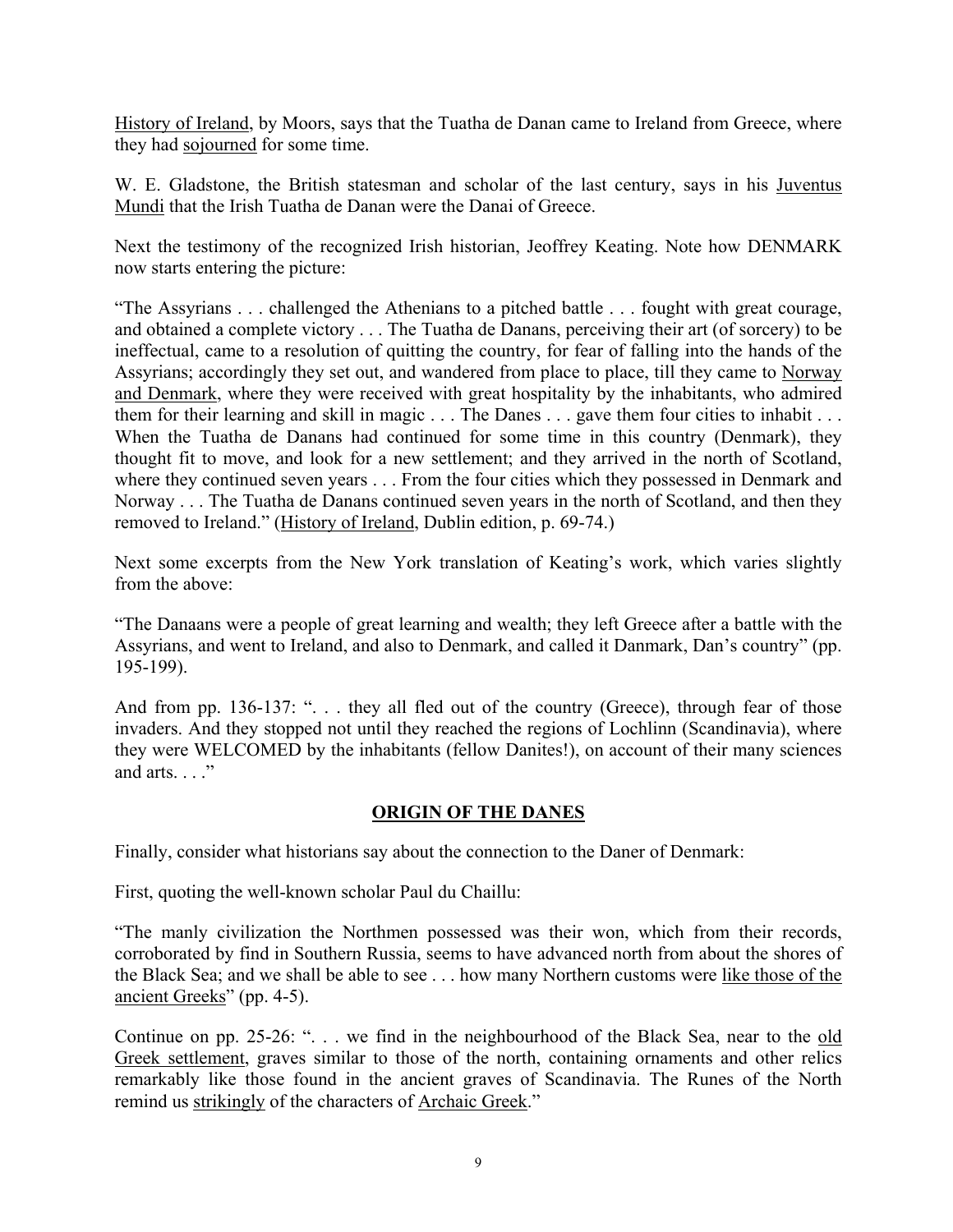Th. Thorfeus, the Danish historian of the 1700's, says that Odin was the first to bring Runes and magical letters into the North. The Runes are believed to have come from Greek letters. The Danish historian P. F. Suhm says:

". . . Odin, who came from Tanais (river Don) and the Black Sea, where there were Greek colonies . . . many of our old monuments ascribe the introduction of runes to Odin . . . Thunman must himself admit that the runes look more like Greek than Phoenician letters" (Danmark, Vol. II, p. 638).

Again, from Vol. I, p. 86: "... some say that Anthenor (The King of Troy) fled with 1500 men from Troy and came to Germania, which then had no inhabitants, and later moved to the lands further away and reigned there, and as he descended from a king Dana then he called the kingdom Dannemarch."

On pages 50 and 53 of the same volume, Suhm cites three sources that say that the Danes came from the Danai of Greece: Erici Chron. Lind. P. 1; Den Skrevne Danske Krønike; and Th. Geysmar Mss. Witichindus ap. Meib., Vol. I, p. 629.

The world-known Danish historian of the  $12<sup>th</sup>$  century, Saxo Grammaticus, wrote the following:

". . . the French chronichler Dudo holds that the Danes descended from the Greeks, or, as they were also called, the Danai, and had their name after them" (Danmarks Krønike, p. 1).

DUDO was a Norman historian who wrote around 1000 A.D. This particular reference can be found in his In Duchesnir Scr. Norman, Vol. I, p. 2-63.

The Irish historian O' Flaherthy shows that there were two — and just two — migrations of Tuatha de Danans into Ireland, and that the people of the first settlement soon "sailed into Scandinavia" (Ogygia, Vol. I, p. 97). For full understanding of this passage, its chronology, and how his testimony ties in with that of KEATING, as quoted earlier, see pages 95, 105, 117-118 of Vol. I, and p. 392-393 of Vol. II.

According to Suhm (Folkenes Oprindelse, Vol. II, p. 7), O'Flaherthy elsewhere says that Scandinavia was inhabited before Moses. He says that these people came from Ireland and afterward returned there (this "return" was actually the second Tuatha de Danan migration which came VIA Denmark, as we read from Keating's work). O' Flaherthy calls them Daner.

## **DIRECT CONNECTION**

But some historians even connect the Danes directly with the Israelite tribe of Dan!

Peter Suhm, writing year 1774, cites in his Denmark (Vol. I, pp. 187-188) three authors who hold that the ancestor of the Danes was the Patriarch Dan of Israel. The authors are: Worm. Mon. (149, 165); Spelman (ibid., 159) and Pont. H. Dan. (p. 639-640). (I have been unable to trace these further).

The writer Hertzholm (ob. N. 3, N. 4, Birch Arctos p. 30) says that the Danish NAME comes from the Hebrew DAN, meaning "judge."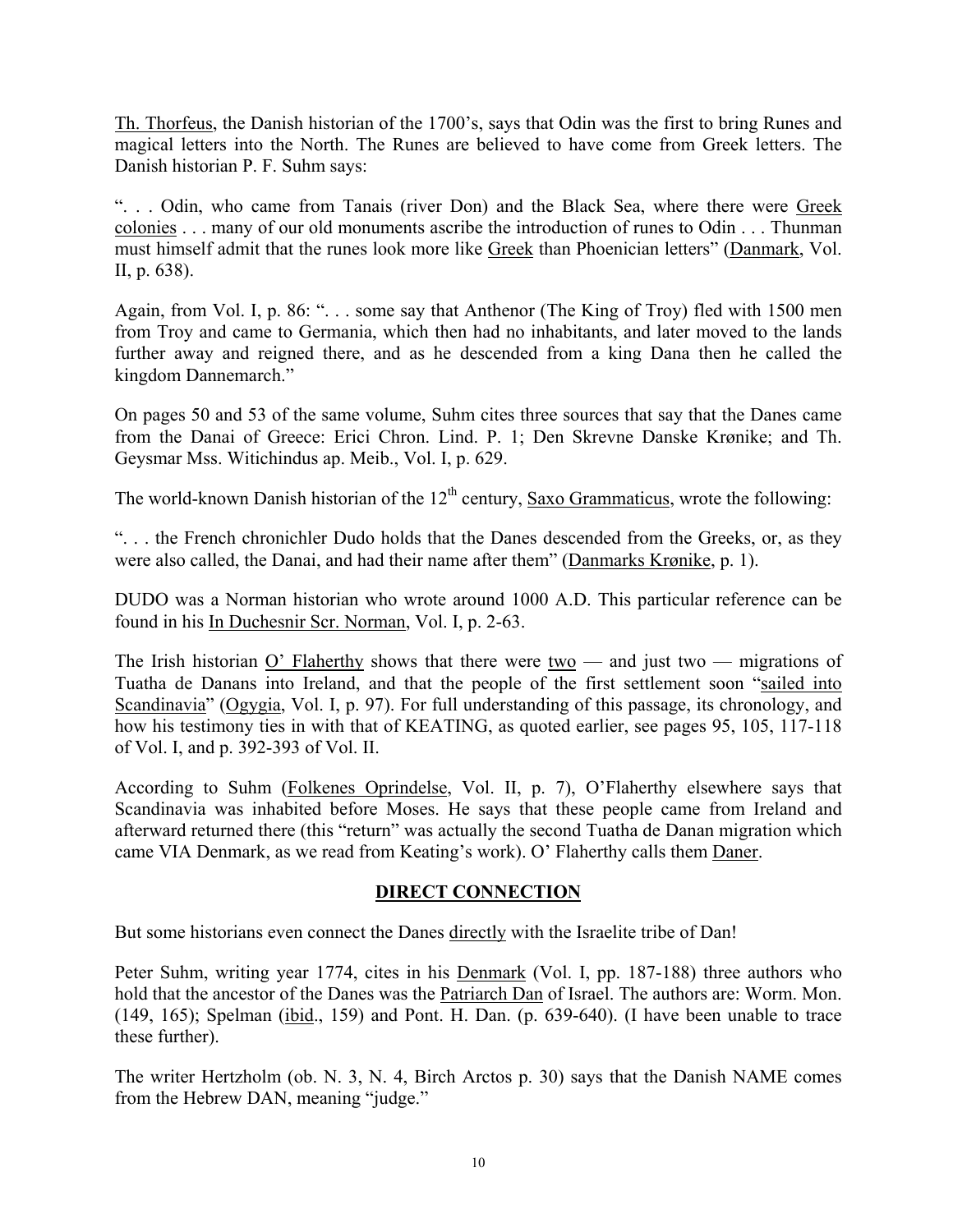The ancient chronicle, Vetus Chronicon Holsatiæ says:

"The Jutes are JEWS OF THE TRIBE OF DAN, and the Jutes, Angles and Saxons were kindred nations" (p. 54).

Ireland was once called JURIN, and many of the Irish even called Jutes (Jews)! Notice how the House of Israel, when identified, were thought to be "Jews!"

Eurenius says in his Atlantica Orientalis (C. 7, p. 98) that the Swedes and Goths descended from the ISRAELITES, who became Scythians. He goes on with the statement that a part of the Jews (i.e. Israelites!) SETTLED IN SCANDINAVIA as the Aser under Odin. This identifies the Swedes as Israelites, as we shall see later — and not specifically the Danes.

The same is the case with the Finns. Suhm tells us that many authorities believe the Finns to have descended from Israelites. The following quote from Dalin's Svea-Rikes Historia, pp. 49- 53 gives one such example:

"The Neurer, toward the Finns, Lappsa and Estonians, are as one should take note of, REMNANTS OF THE TEN TRIBES OF ISRAEL, who Shalmanessar, king of Assyria, took captive from Canaan . . . and after another half year's travel, moved to a country where no man had yet dwelt, called ARFARETH (in Skythia) . . . these people figured the beginning of the year from the first day in March . . . they kept SATURDAY as their Sabbath . . . so the Neurer have in all probability this descent."

As quoted earlier, the Jewish historian of the ninth century A.D., Eldad Ben Mahli, says in his work that during the reign of Jeroboam,

"Dan refused to shed his brother's blood; and, rather than go to war with Judah, he left the country and went in a body to Javan (Greece) and to Denmark."

As a final sidelight, the British-Israel writer Cook states that when Jeremiah brought the king's daughters to the Isles of the West,

"Their intended destination was DENMARK but they were shipwrecked and eventually landed on the north-east coast of Ireland" (Have You Ever Thought? p. 76).

I have not been able to trace his source, but the implication of this curious piece of information would be that Denmark, rather than Ireland, was at that time the MAJOR Danite settlement of the North! It is safe to assume that Jeremiah was being sailed from Spain to the north on a Danite vessel.

But leaving vague possibilities like this one aside, it is pretty obvious that the belief that the Danes descended from the Danai of Greece, from the Danan of Ireland or even from the Danites of Palestine — has been held by many scholars, some of them of great esteem in the world. The conclusion is inescapable — the Danes must be identified as modern representatives of the tribe of Dan, along with a portion of the Irish nation.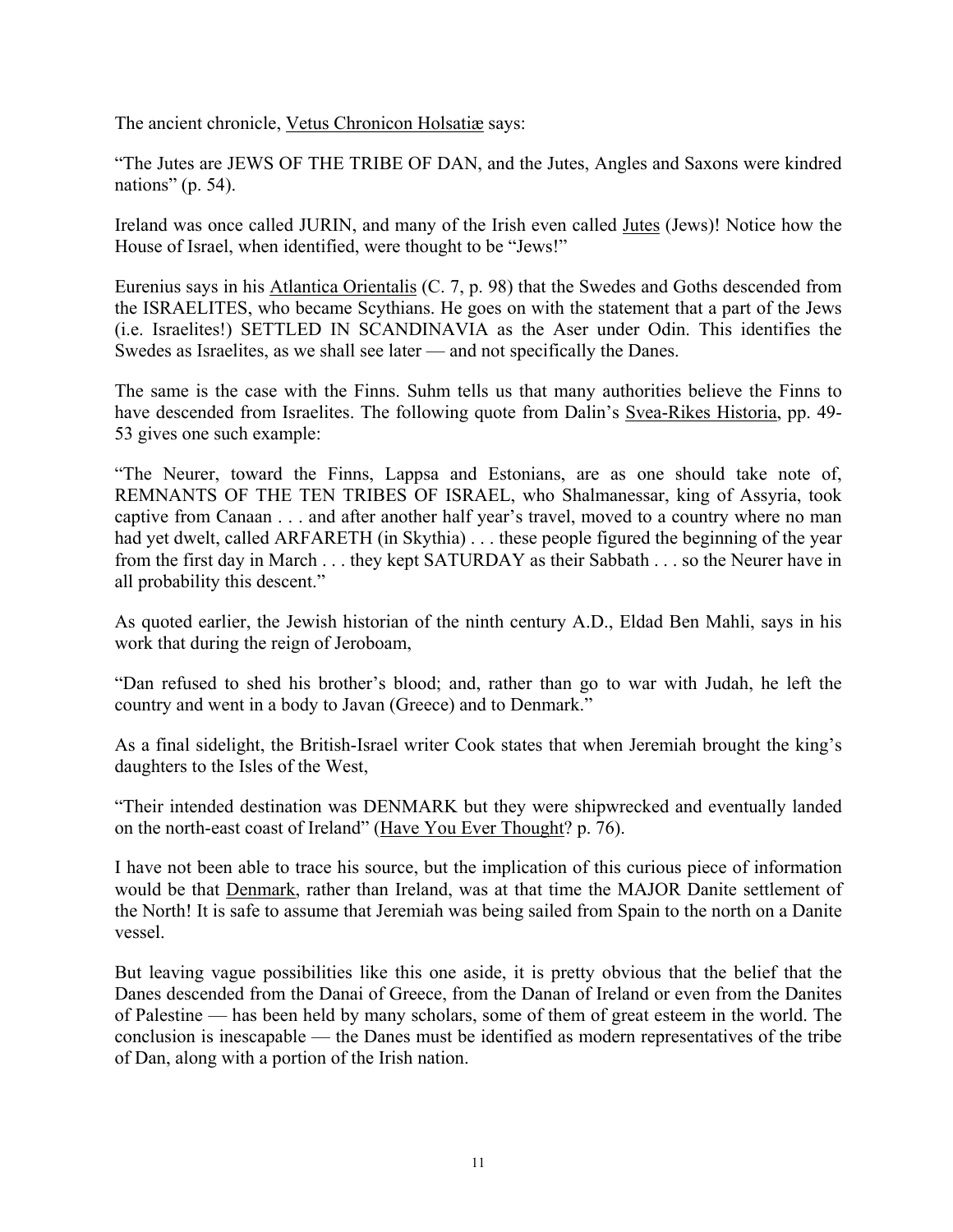## **Chapter Three**

# **PROOF TWO: SCANDINAVIAN HISTORY**

GO BACK IN TIME — way back to the earliest beginnings of human civilization in the North. Who were the people that first inhabited Scandinavia?

Says well-known Danish historian of the 1700's, Peter Frederik Suhm, Northern Scandinavia:

". . . in the oldest times, just as partly now, was inhabited by Finns and Lapps who from the earliest times had inhabited the Finn- and Lapp-areas, and had come in from the present Russia . . ." (Danmark, Vol. I, p. 3).

Who were these people? There are various possibilities — there even seems to be more than one type of Finns or Lapps. We shall see later that archaeologists tell us these people were roundheaded fisher-hunters.

Suhm explains (Danmark, Vol. I, p. 25) that there was a difference between sea and mountain Lapps, of which the former live at one place, the latter are Nomadic.

The writer MESSENIUS says that they were the same as the "Giants" that Saxo speaks of. Nordic mythology calls the aborigines "Jætter," and sometime describes them as dwarfs, sometimes giants.

Suhn also refers to two historians, Arngrim Jonaeson (Icelander), and Messenius (Scondia, Vol. I, p. 4, 1, 2) who claim that the Lapps were CANAANITES, driven out of Palestine by Joshua!

This possibility should not be surprising, since it seems to have been a general trend that wherever Israel migrated, they had to go through the TEST of again driving Canaanites out of their lands!

"The religion of Scandinavia was in ancient times a form of WORSHIP OF BAAL . . ." (Otté, Scandinavian History, p. 10).

## **COMING OF THE NORDICS**

But very early the Nordics started coming into Scandinavia. In parts of the North they were even the earliest inhabitants of any significance, as the following excerpt shows:

The Nordics "were the oldest inhabitants of the North, and not the Finns, except perhaps for the most northerly region of Sweden and Norway and certain mountain regions, because the Finns have never inhabited the valleys and the coastal regions and the fiords, at least not in southern Scandinavia, and because from the earliest times they never were used to the sea and to agriculture, but only to cattle breeding, primarily with reindeer" (Suhm, Danmark, Vol. I, p. 197).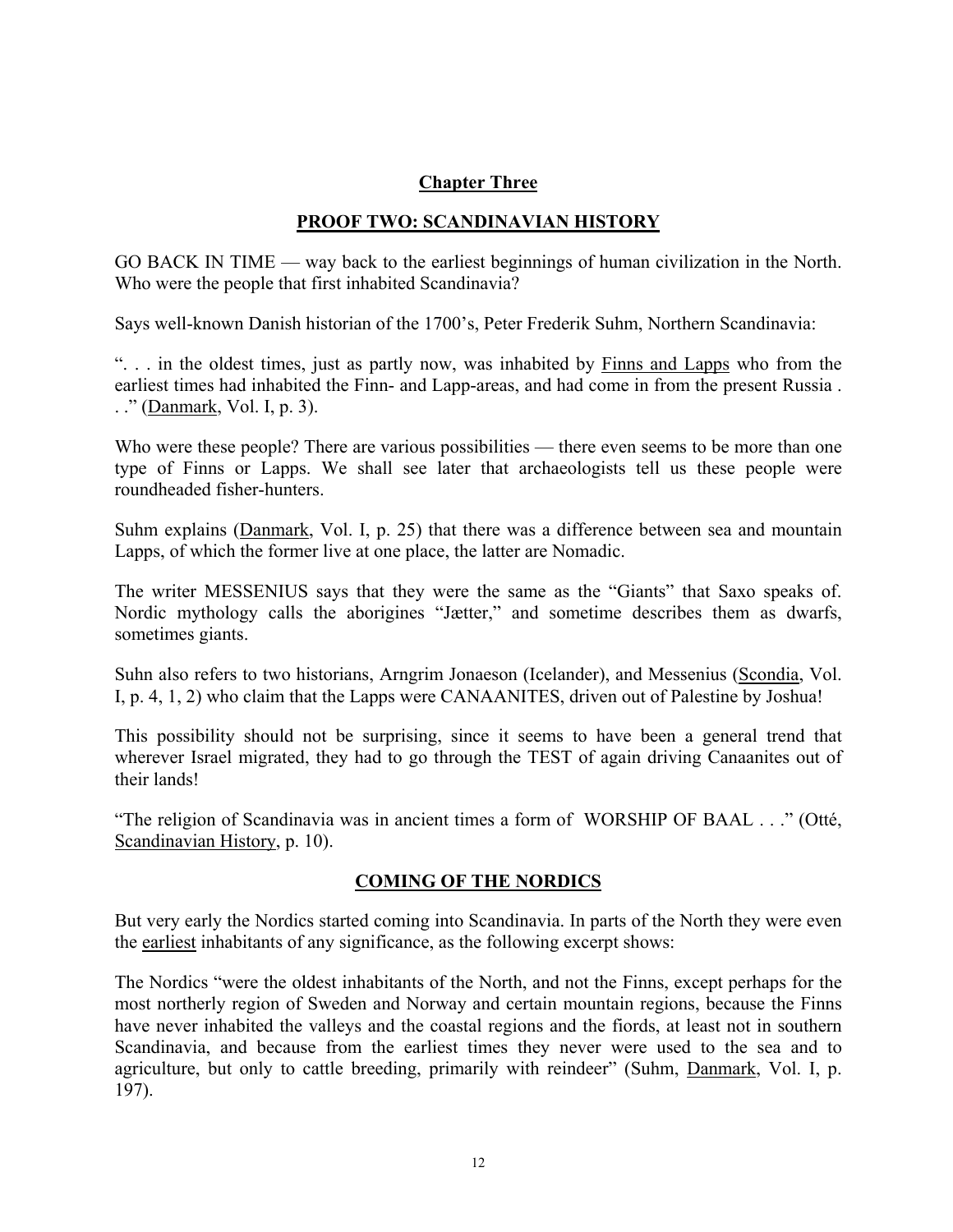When we read the old histories, again and again we are confronted with the statement that the North ". . . began to have kings when David reigned in Israel" (Danmark, Vol. I, p. 39). See for example both the Swedish and the Danish Rhyme Chronicle. By this time — around 1000 B.C. — the Nordic people must have been in Scandinavia already for some time.

These original Nordic settlers were called JOTER by later invaders (the Odins). Jutland today has its name from them. Some sources say this name, "Joter," is derived from "Jøder," Danish for JEWS (more of this later). Were these Joter the Danite settlers? As we shall see immediately, archaeology shows that they were agriculturalists and TRADERS, who primarily CAME FROM THE WESTERN ISLES, and brought with them, of all things, IRISH ART!

## **ARE THE DANES "JOTER?"**

What became of these Joter? Surprisingly, they are today the Danes! The Danes, just like the Tuatha de Danan, were the first settlers of Scandinavia! Notice this quote:

"Therefore, even if those who are now called Danes have come from, and that which is now called Denmark has first been inhabited from, the country which was later called Gotland, and which now belong to Sweden, it would be erroneous to say that they DESCENDED from the Goths, EVEN LESS from the Swedes, but must they have come from anybody, IT MUST BE THE JOTER" (Suhm, Danmark, Vol. I, p. 67).

Further confirmation of this relationship between the Joter and the Danes is that both are said to be of giant height by Jordanes (The Goths) and by Saxo (Danmarks Krønike) — and the same is even said about King Dan, the mythological "first king" of the Danes!

The next two quotations lead us to the same conclusion — that the Joter became the Danes, and the Nordic Goths became Swedes and Norwegians:

". . . it is more reasonable that the SWEDES DESCENDED FROM THE LATER ARRIVED GOTHS THAN FROM THE OLDEST INHABITANTS, THE JOTER, BECAUSE the teaching of Odin was primarily adopted by the Swedes . . ." (Danmark, P. F. Suhm, Vol. I, p. 75).

And on pp. 30-31: "... Joter were the first inhabitants of the North ... Zealand did at least before the birth of Christ belong to the Swedes, we do not know for how long, and they were NORDIC GOTHS. Moreover, the Nordics must have gone over into the peninsula of Jutland, because its inhabitants became Nordic, and no longer German, in the course of time . . . after the CIMBRIANS emigrated. Since also the correct name of the Jutes and of Jutland has always been Joter and Jotland, it is also reasonable that the INHABITANTS OF THE ISLANDS AND THOSE WHO WENT OVER THERE WERE THE REAL JOTER, and not Goths . . ."

Suhm also shows that BECHANUS (Orig. Ant., p. 695-707) believes that the Danes are older in the North than the Goths.

## **ENTER THE GOTHS**

After the Joter, the Goths came in — the first group probably with the first Odin, and the last group with the last of the Odins.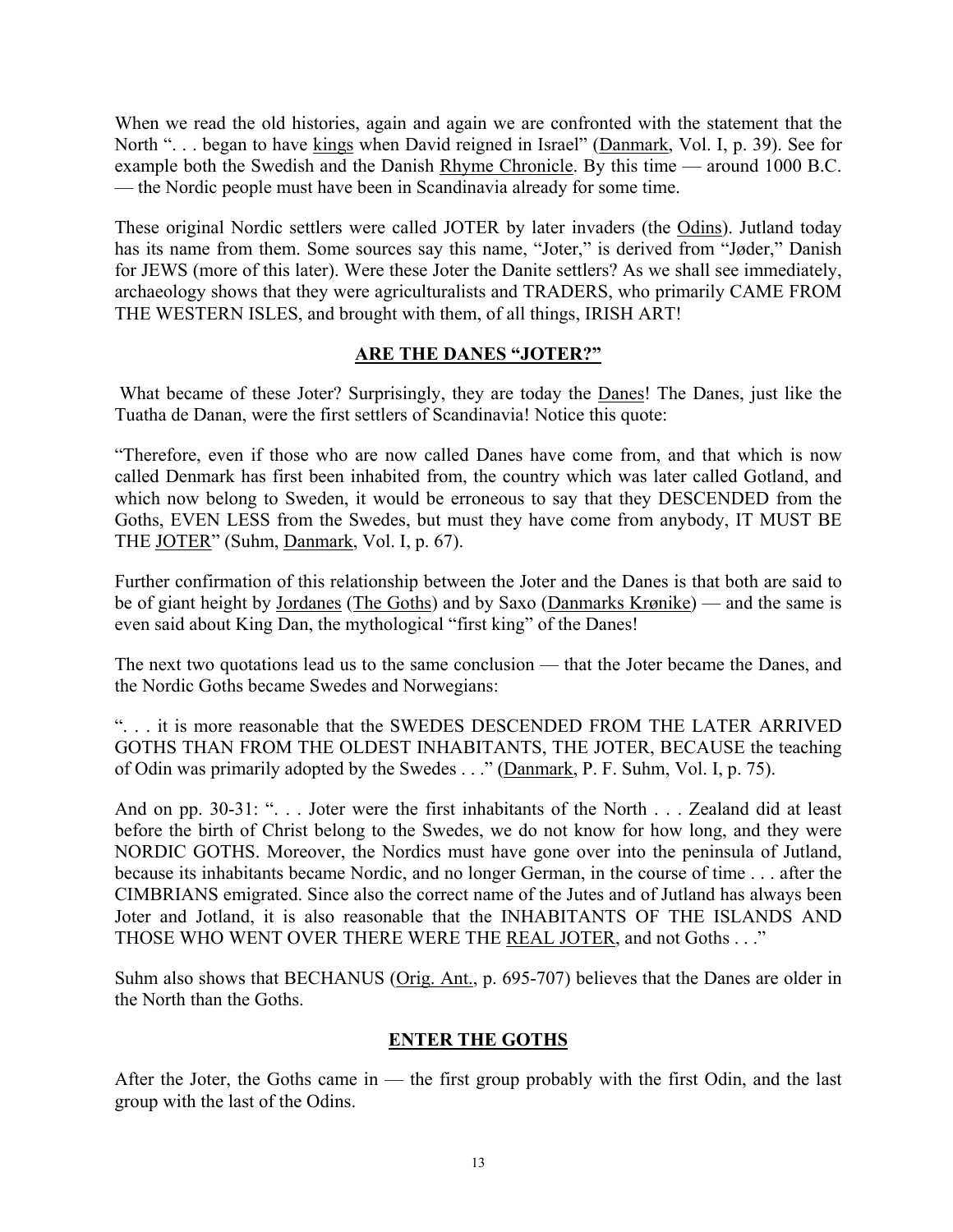"The followers of the historic Odin were the Svear, known unto Tacitus under the name of Suiones; and the inhabitants whom they found in the country were another tribe of Goths, who had migrated thither at a remote period, veiled from the eye of history. The PRIMATIVE people by whom it was occupied were . . . GRADUALLY EXPELLED, AND DRIVEN FURTHER NORTH, towards the arctic circle, by the Goths and the Svear . . ." (The historian WHEATON, quoted by Historians History of the World, Vol. 16, p. 6).

Again from Suhm's Danmark, Vol. I, p. 124:

"Leibnitz . . . lets the Danes BORDER the Finns, by which nobody must think of the Finns in . . . Finland, but of the ones who inhabit Scandinavia proper, and now, as far as the Swedish Finns are concerned, are commonly called Lapps, who in earlier times lived MUCH FURTHER DOWN in Scandinavia than in our times . . ."

Otté says in his Scandinavia: "When Odin (III) arrived . . . he is said to have found that (a) great part of the land (Sweden) was occupied by a people who, like himself, had come from Swithiod, but in such long ages past that, according to their own account, no one could fix the time. These people, who call themselves 'Göta' or "Gauta,' Goths . . ." (page 59).

Let us go on, then, to the history of the ODINS.

## **THE COMING OF ODIN**

Three persons have left a deep impression upon Scandinavian ancient history. All three were great religious leaders. And all three called themselves ODIN.

This obviously has created problems. Historians have since the earliest times confused these three. Only to a certain extent is it possible today to discern which Odin the records are speaking of. In most cases it is the LAST Odin, Odin III, although the facts are often simply mixed up.

Look briefly at the most important ones of the basic historical sources about Odin. The most reliable one is no doubt Snorri Sturlason's Icelandic Prose Edda. Quoting from pages 26-28 of this work:

"For this reason he (Odin) decided to set out on a journey from Turkey (From Asgard, which is thought to have been situated in the present-day Kiev-region in Skythia, or Southern Russia). He was accompanied by a great host of old and young. . . . They did not halt their journey until they came to the north of the country now called Germany. There Odin lived for a long time taking possession of much of the land and appointing three of his sons to defend it. . . . Then Odin set off on his journey north and coming to the land called Reigotaland TOOK POSSESSION of everything he wanted in that country. He appointed his son Skjöld to govern there; his son was Fridleif; from thence has come the family known as Skjöldungar; they are kings of Denmark and what was then called Reidgotaland is now named Jutland. There-after Odin went north to what is now called Sweden. There was a king there called Gylfi and, when he heard of the expedition of the men of Asia, as the Æsir were called, he went to meet them and offered Odin as much authority over his kingdom as he himself desired. . . . Siguna. There he appointed chieftains after the PATTERN OF TROY (Odin was a descendant of the Jewish royal house of Troy), to administer the laws of the land. . . . After that, he traveled north until he reached the sea, which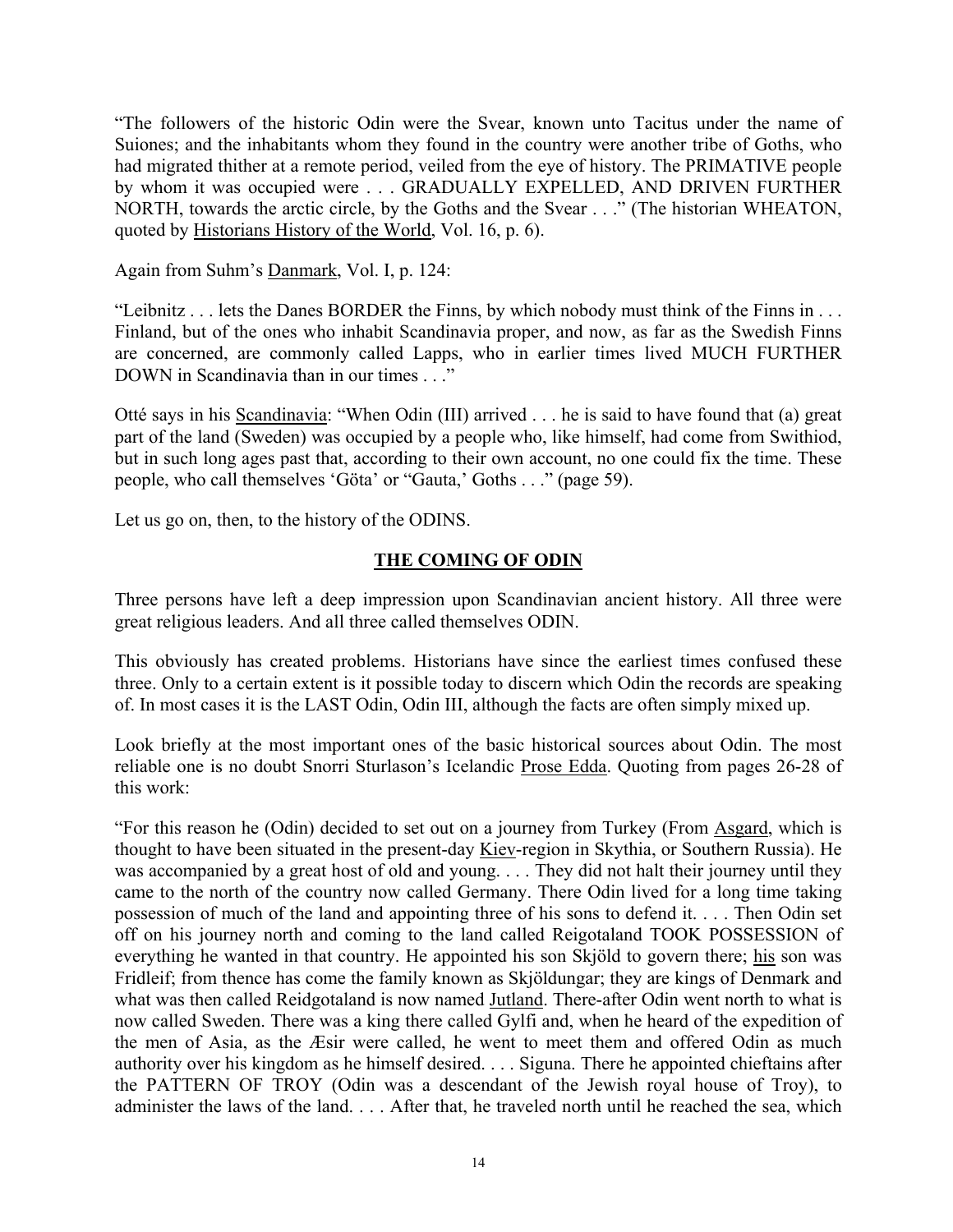they thought encircled the whole world, and placed his son over the kingdom now called Norway. . . . The *Æsir* . . . became so numerous in Germany and thence over the north that THEIR LANGUAGE, that of the men of Asia, BECAME THE LANGUAGE PROPER TO ALL THESE COUNTRIES" (pp. 26-28).

Here we see the birth of the Nordic language. Look now at Snorre's account in his Heimskringla (pp. 7-10):

". . . the land or home of the Æsir, and the capital of that country they called Asgareth (identical to the "Arfareth" of the migrations of the Ten Tribes??). In this capital the chieftain ruled whose name was Othin . . . And because Othin had the gift of prophecy and was skilled in magic, he knew that his offspring would inhabit the northern part of the world. Then . . . he himself and all diar, and many other people, departed. . . ."

The same account says the following about Odin's reception in Sweden:

". . . Gylfi came to an agreement with him, because he did not consider himself strong enough to withstand the Æsir."

# **THE FIRST ODIN**

Of the FIRST Odin, very little is known. According to Dr. Herman L. Hoeh's reconstruction of Scandinavian chronology, Odin I reigned 1040-999 B.C. He came from the Black Sea region, and let with him to Scandinavia a group of people called the Göter (Nordic Goths). He subdued Scandinavia and made his son Skjold the first king of the Danes.

This Odin was also called Dan I (Odin = Wodan = Dan), by many reckoned as the first king of Denmark (Saxo; Erici Pomerani Chronicle; Cornerus, p. 475).

## **THE MIDDLE ODIN**

The one distinguishing factor about the second Odin is this: He drove the Danes (Joter) out of the Swedish area — limited them to Scania in Southern Sweden, and the "Danish lands."

"The middle Odin a very long time after (the first coming of the Nordics from the Black Sea region) brought from the same region, about 500 years before the birth of Christ a new multitude (of Goths), first to the Baltic Sea, and later into the North, who were probably of the SAME ORIGIN as the Joter . . ." (Suhm, Danmark, Vol. I, p. 2).

Yes — they were all Israelites! Again, according to Suhm, it is reasonable that the middle Odin came to the North fleeing from a war which Darius, Hystasis' son, the King of Persia, fought against the Scythians 510 years before Christ.

## **THE LAST ODIN**

When the last of the Odins conquered Scandinavia, the Danes were living in their present area. Again a group of Aser, or Goths, came in, led by an Odin. He was received with open arms by the Swedes: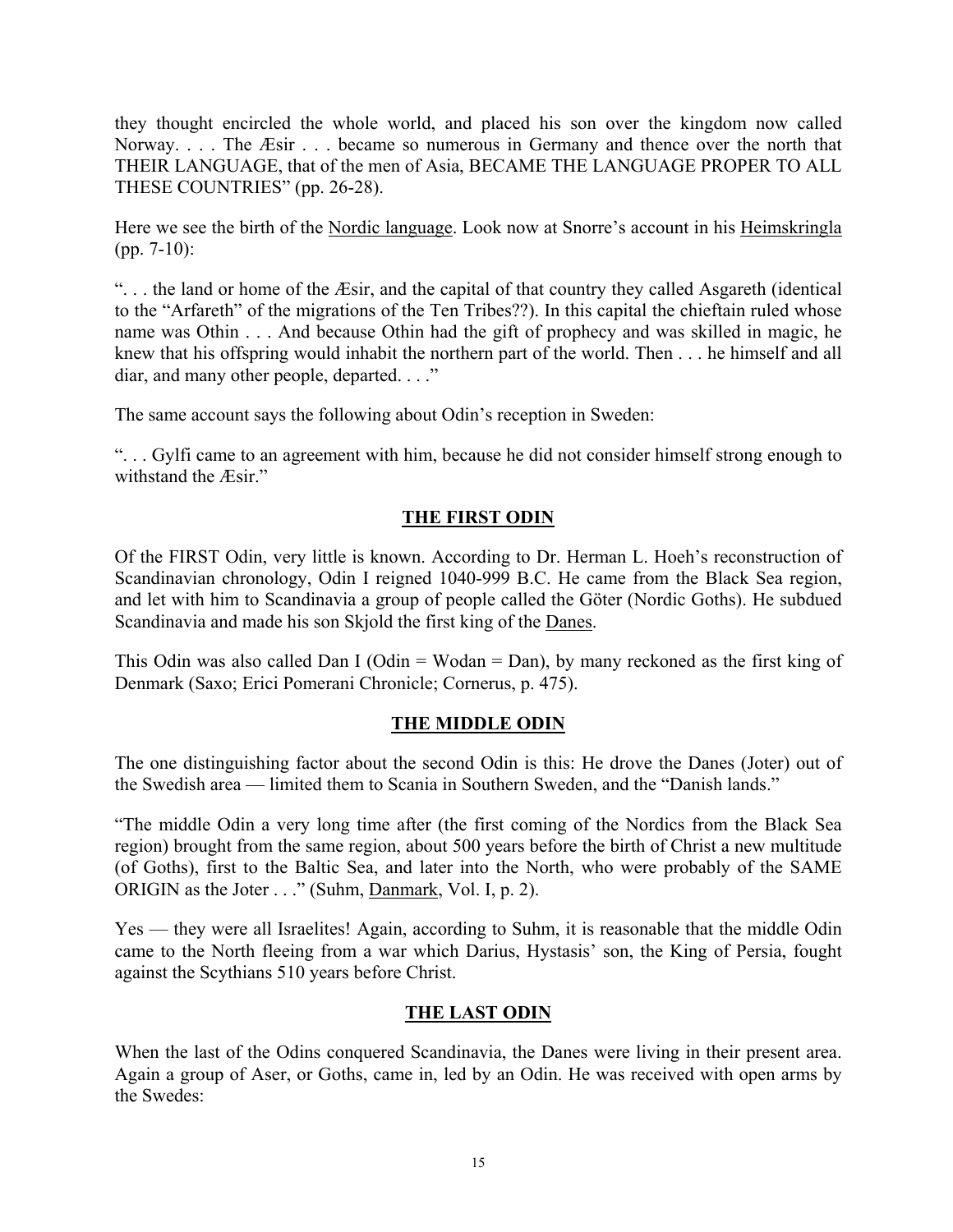The Swedish king "Gylfe and his people had believed in the Aser and Gods before the coming of the last Odin, yes, he even believed his descent and kingdom came from an Odin, from whom most Nordic royal families would like to believe they have descended; and this made them and him so willing to receive the last Odin and his company . . ." (Suhm's <u>Danmark</u>, Vol. I, p. 9).

Mallet says in his Northern Antiquities:

"Odin quickly acquired in Sweden the same authority he had obtained in Denmark. The Swedes came in crowds to do him homage, and by common consent bestowed the regal title and office upon his son Yngvi and his posterity" (p. 81).

The first Odin had brought a new religion to the North — worship of himself as the supreme god. The following two Odins took advantage of this — adopted the name of the supreme "god," and were accepted as such.

After the last Odin, " $\ldots$  it happened in the 3<sup>rd</sup> century, that the Danish king in Scania, who reigned over the real Danes, also became king over the isles, and his progeny gradually over Jutland, which extended the name Denmark as far as it is now extended" (Suhm, Danmark, Vol. I, p. 42).

# **ARCHAEOLOGY RESTORED**

In the light of this historical framework of ancient Scandinavia, it should now be possible for us to begin to understand the sometimes dark and confusing information, archaeology offers us. The question is, then: Will the presented historical picture hold true, exposed to the impersonal data of archaeology?

Look at what this science reveals about the ancient and present population picture in Scandinavia.

Archaeology records a change of population in Denmark with the beginning of Neolithic (New Stone). Let the recognized Danish historian PALLE LAURING tell the story:

"Until this time the oyster-eaters had stayed happily in the coastal regions . . . a wave of immigration from the south . . . new people merely infiltrated, but they brought something new with them: agriculture" (History of the Kingdom of Denmark, p. 18).

According to Dr. Hoeh, the proper timing of Neolithic in the Northwestern Europe is 2100-1400 B.C. In other words, this information fits exactly with what history has shown us: Around 1400 B.C., Denmark was settled — in a small way — by the Tuatha de Danan from Ireland. The aboriginal inhabitants (Lapps) were GRADUALLY driven toward the north.

The well-known ethnologist C. S. Coon tells us that:

these "invaders found a strong, settled population of fishermen and hunters (which he goes on to call "ABORIGINEES"), located mostly on the coasts, who apparently did not prevent them from establishing their FARMS and TRADING STATIONS" (Races of Europe, pp. 120-121).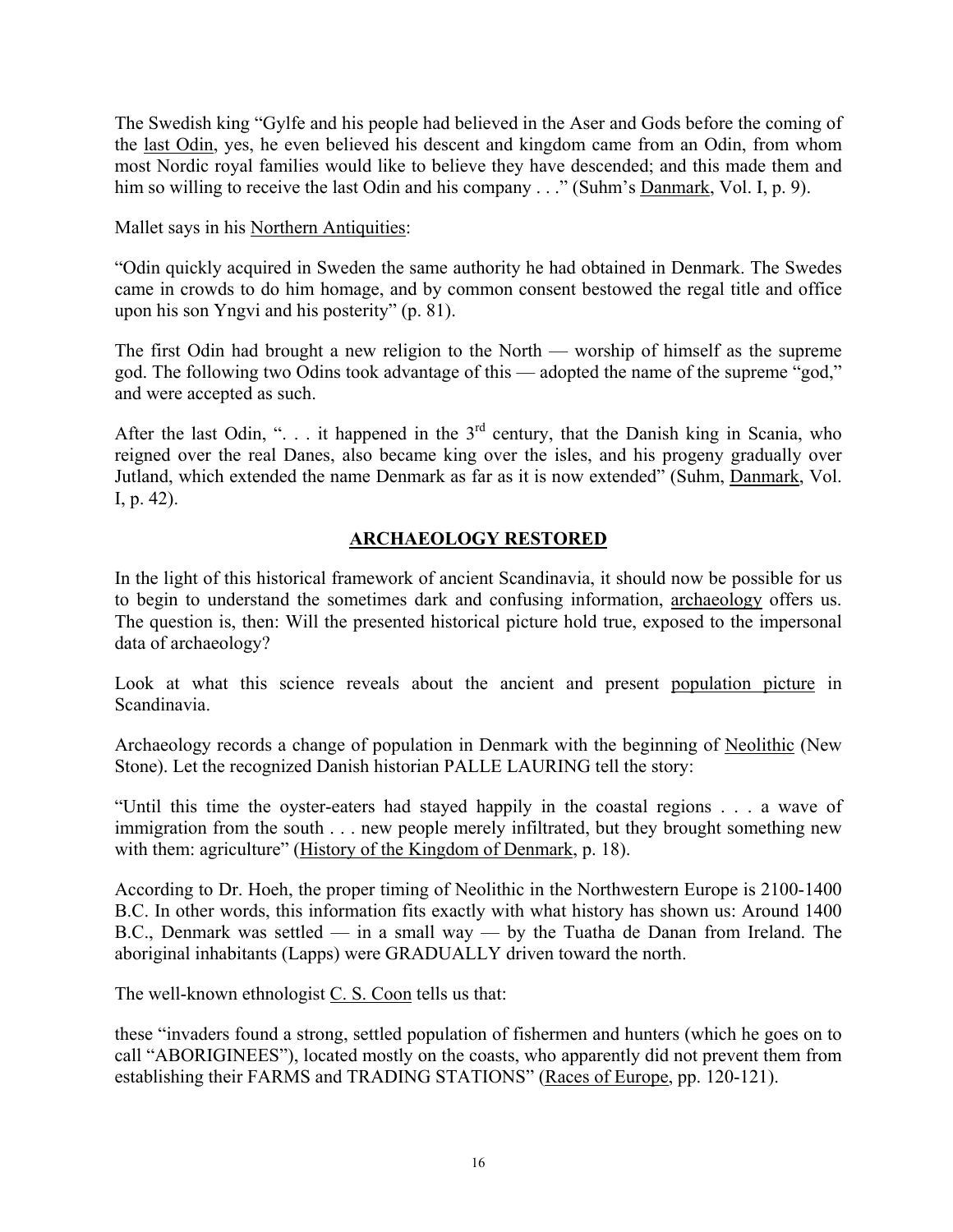The Danites were just that — a TRADING PEOPLE!

There is clear evidence that these people came from the WEST — the British Isles area, as the following three excerpts show. The Danites ALSO came from the West!

"Metal had already made its appearance during the period of the megalithic tombs (i.e. during Neolithic). A couple of half-moon-shaped jewels of pure gold and OF IRISH ORIGIN have ended up in Denmark — just how, nobody knows" (Lauring, Denmark, p. 26).

"The Bygholm find has shown that copper alloys were already in use in the older passage grave period (during the Neolithic), and about the same time gold became known in the North (BROUGHT IN FROM IRELAND)." (Original parenthesis, Vor Tids Leksikon, art. "Bronzealderen.")

Also from C. S. Coon's work:

"Most of the people of this type (BRITISH) in Neolithic Scandinavia must have come by the WESTERN ROUTE AROUND BRITAIN" (Races of Europe, p. 122).

He also tells us that these Neolithic invaders were LONGHEADS — Nordic type people.

In what archaeologists term Early Bronze, the SECOND MIGRATION occurred.

"Once again, it was no stormwind that swept the country, obliterating the old inhabitants. The influx of newcomers was more IN THE NATURE OF A TRICKLE" (Ibid., p. 25).

By this time the task of driving out the aboriginal population had progressed to southern Norway and Sweden:

"During the entire Neolithic, almost all of Norway, as well as central and northern Sweden, remained in a food-gathering stage of culture (the aboriginal one). . . . There can be little doubt that to a large extent the northern hunters were direct descendants of Mesolithic (the aboriginal roundheaded population) . . ." (Coon, p. 121). See also the Norwegian historian A. W. Brøgger's Osebergdronningen, quoted by Starck, p. 21).

Coon goes on with a very significant quote on page 327:

"The brachycephalic Mesolithic population SO TYPICAL OF THE DANISH ISLANDS was less firmly rooted in Sweden, and the successive invasions of Megalithic and Corded people (Odin I-II) passed over into Sweden relatively unaltered, and produced a greater proportionate effect upon the racial composition of this country than upon that of Denmark. . . . The Iron Age invaders, the LINGUISTIC ANCESTORS (Odin III — notice this remarkable parallel with the historical sources!) of the modern Scandinavians, again CHOSE SWEDEN as their especial sphere of colonization, and settled here in greater numbers than in Denmark or in Norway."

A picture thus emerges which FITS REMARKABLY with the fragments of historical evidence we have quoted earlier. In chart form the whole archaeological framework of Danish history can be represented as follows: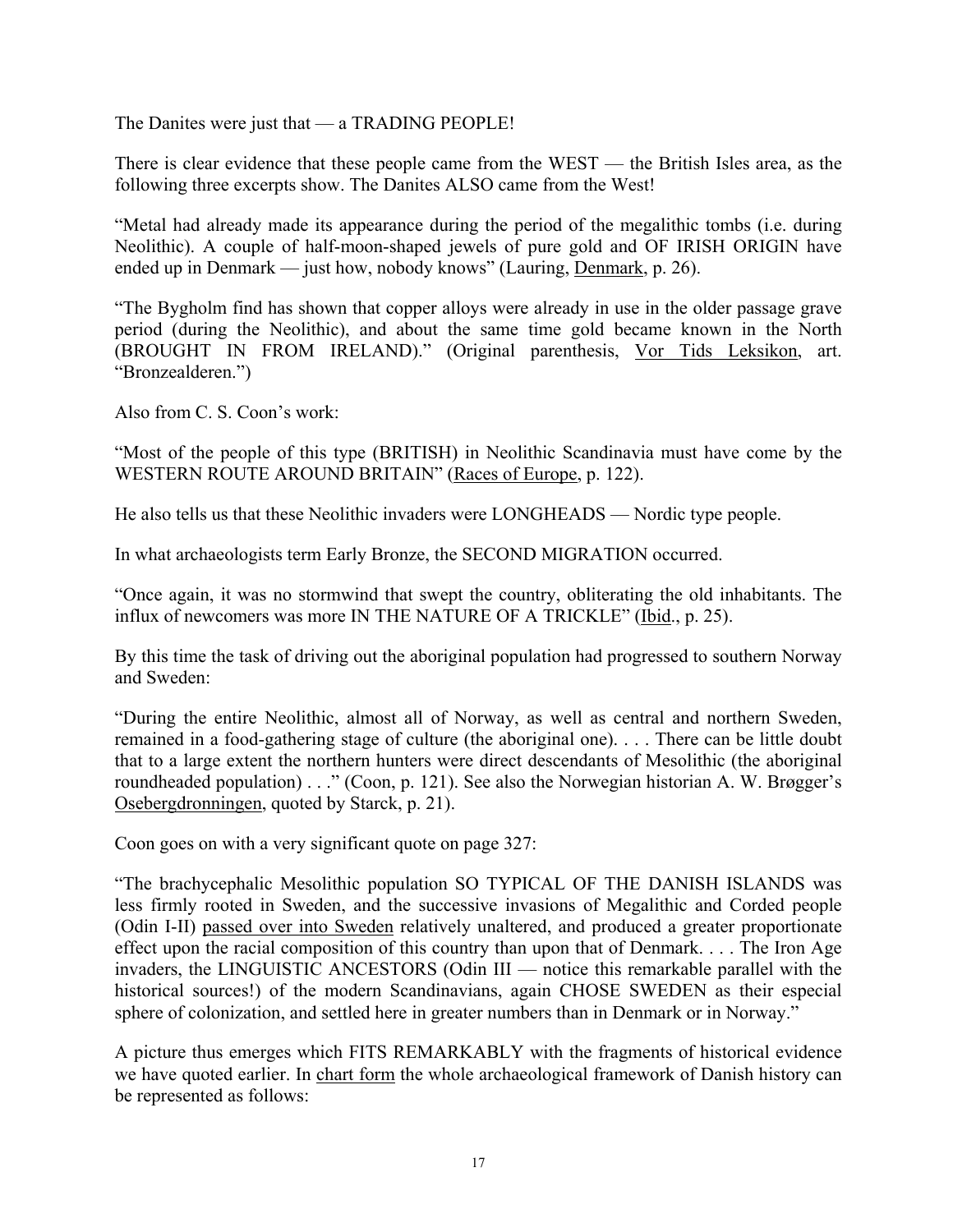# **DANISH ARCHAELOGY**

| Archaeological<br>"age" (culture)   | Archaeological<br>chronology | <b>ARCHAEOLOGICAL</b><br><b>INFORMATION</b>                                                                                                                                                                                                                                                         | <b>True</b><br>chronology<br>(Hoeh)                                                   | <b>Historic Event</b>                                                                                                     |
|-------------------------------------|------------------------------|-----------------------------------------------------------------------------------------------------------------------------------------------------------------------------------------------------------------------------------------------------------------------------------------------------|---------------------------------------------------------------------------------------|---------------------------------------------------------------------------------------------------------------------------|
|                                     |                              | Oyster eaters (fishers $\&$<br>hunters. Aborignees — on<br>coasts).                                                                                                                                                                                                                                 |                                                                                       | Canaanites $\&$<br>Orientals (Lapps of<br>today),                                                                         |
| <b>NEOLITHIC</b><br>(New Stone Age) | 3000 B.C.                    | Immigration from Black<br>Sea. Relatively peaceful.<br>Longheaded Nordics.<br>Megalithic tombs.<br>Agriculture introduced.<br>Trading stations. Rich<br>culture. Some came from<br>the BRITISH REGION.<br>Gold from IRELAND.<br>Population mixed, but late<br>in period became the same<br>as today | 2100-1400.<br>(Actually the<br>immigration<br>started ca. 1400<br>B.C.                | Tuatha de Danan<br>settlement for<br>trading purposes.<br>Gradually growing<br>population of<br>Joter. Burial<br>mounds.  |
| <b>EARLY BRONZE</b>                 | 2000 B.C. or 1400<br>B.C.    | Immigration "in the nature<br>of a TRICKLE." SAME<br><b>RACE OF PEOPLE AS</b><br>the first, Neolithic people.<br>Same race as is today in<br>Denmark. Norway and<br>Sweden is now settled by<br>farmers.                                                                                            | 1400-700 B.C.<br>(Actually c. 1200)<br>(Göths in with<br>Odin I 1040.) King<br>Skjold | Major Danite<br>immigration to<br>Denmark. Göths<br>into Sweden &<br>Norway. Odin<br>brings in cremation<br>(Urn burial). |

The remarkable way in which the information of history, archeology and ethnology fit the proposed historical framework of the tribe of Dan thus constitutes our SECOND PROOF the Danes of today are Danites.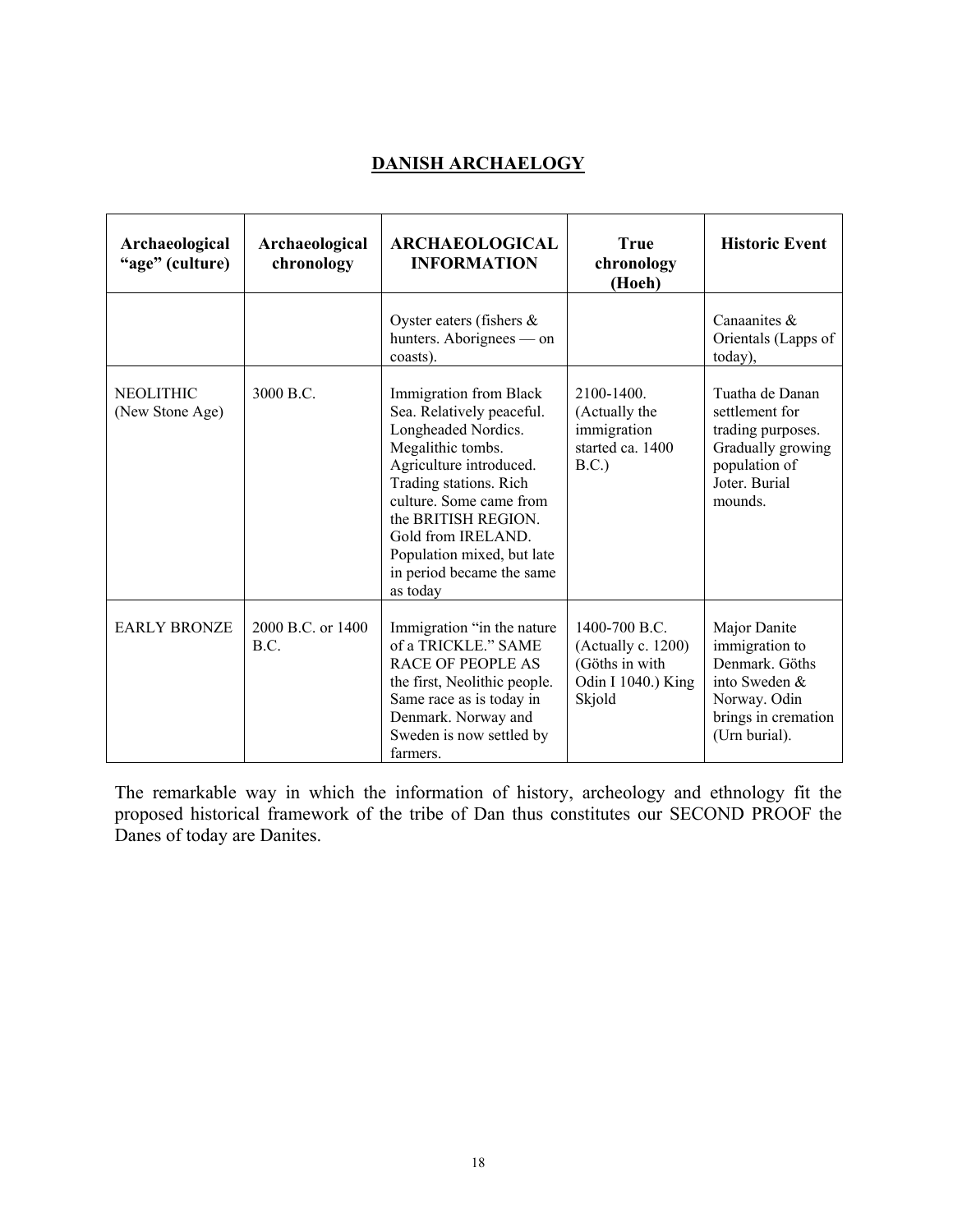#### **Chapter Four**

#### **OBJECTIONS**

WHEN THE QUESTION, could the Danes be modern-day descendants of Israelite Danites? is raised, there are two objections which immediately come to mind.

First, but are not all Nordics basically one and the same people? And if Norway is Benjamin, Sweden is Naphtali, (which may or may not be true), aren't the Danes part of the same people, Benjaminites or Naphtalites, as the case may be?

#### **ONE PEOPLE IN THE NORTH?**

Look at what historians themselves feel about this: P. F. Suhm shows at length how the animosity between the Swedes and the Danes has existed since the dimmest antiquity.

"This enmity between the Danish people and the Gothic people seems to lead us to assume that the Danes either did not come directly from the Goths, or else indirectly from the Swedes" (Danmark, Vol. I, p. 80).

We have already seen how the Danes are the descendants of the JOTER, and the Swedes and Norwegians of the later Goths. Clearly, two different groups of people!

Although Goths and Joter were definitely RELATED, many things point to the fact that they were, nevertheless, distinct ethnic groups. C. S. Coon shows in his work how the Danes as far as cephalic index (cranial proportions) go, differ from the Swedes and Norwegians — who on the other hand are quite similar. Note what Coon says about this: (p. 333-334):

"In the first place, the Danes are not as tall as the Swedes and Norwegians . . . in general, more heavily built than the common runoff other Scandinavians. . . . Denmark is the least long headed of the three Scandinavian kingdoms . . . Facial measurements on Danes are extremely rare: what there are shows breadth diameters high for Scandinavia."

Simple observation itself also shows one that there are distinct differences.

Nothing should necessarily lead us to assume that Denmark could not be a different tribe from the Swedes or Norwegians!

## **NO MORE THAN ONE DANITE NATION?**

So much for the first objection. The second one is even more commonly heard: "But isn't it so that IRELAND is Dan? How then can Denmark be Danite ALSO?

There are three answers to this question.

First — racially the Irish people is definitely a MIXTURE, rather than being "pure" Danite stock. Irish history records the settlement of several other people apart from the Tuatha de Danan. Notice the following quotations: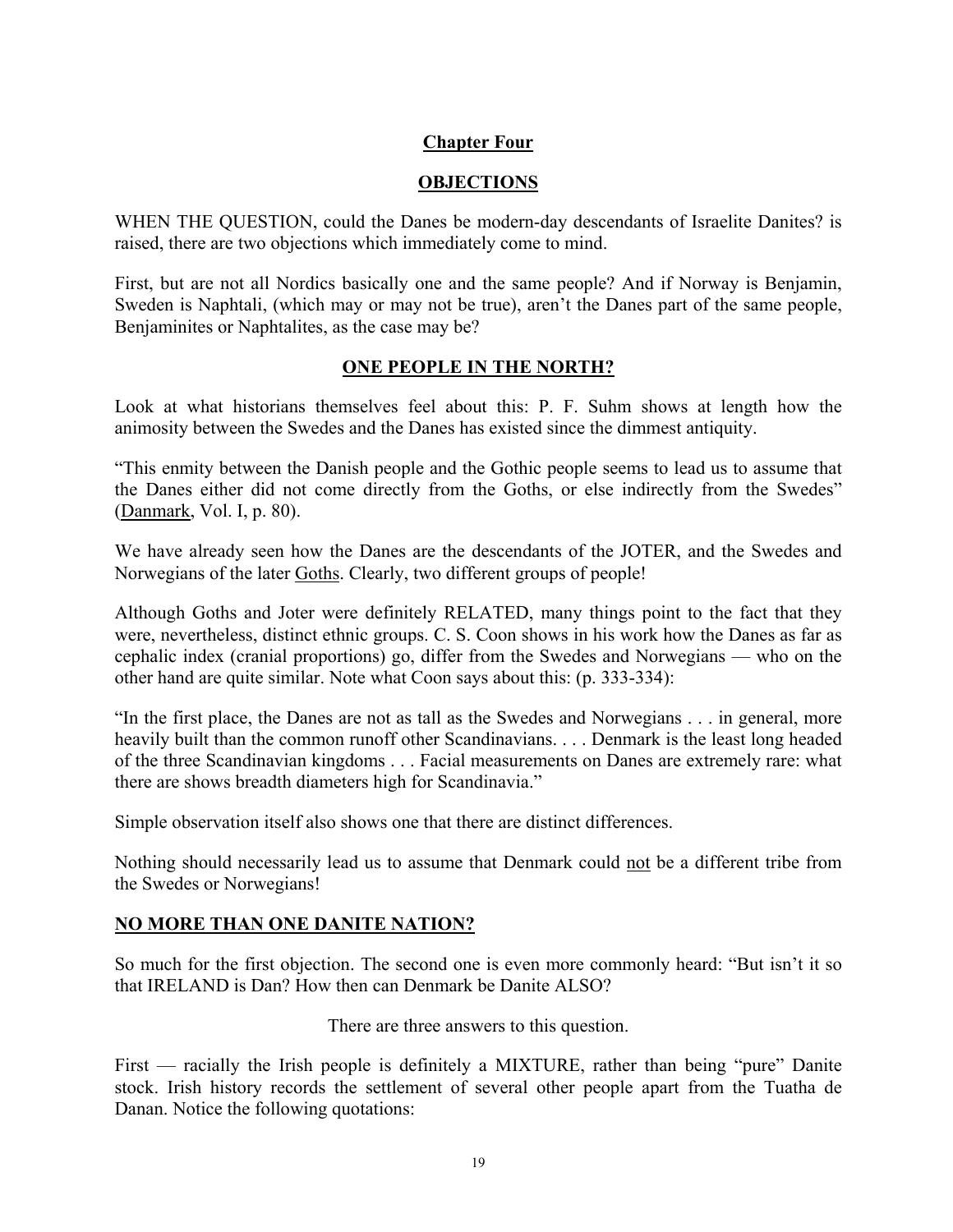"Cusack (Mary Frances Cusack, A History of the Irish Nation, 1877, p. 27) also testifies that there are found in Ireland TWO DISTINCT TYPES of people — one, high stature, golden, or red haired, fair skinned, with blue or grey eyes; the other type, dark-haired, dark-eyed, pale, lithe, and less of stature. Our ancient annals show that the Firbolgs, TUATHA DE DANAN and Milesians belong to the former type." (See Danvers, Israel Redivivus, p. 230.)

Yes, there is more than one race in Ireland! And the "Arian" stock is even made up of three different groups of invaders! It is well-known that there are more than one Irish racial type.

The old histories tell us the Tuatha de Danan selected the northern regions, the region since known as Uladh. Some of the other settlers apparently were Phoenicians, the Danites' Canaanite trading partners.

The British-Israelite Garnier syas in his book, The Ten Tribes (p. 90):

". . . the Tuatha de Danaans, said to be (he doesn't quote any source) big, blue-eyed men, and supposed, therefore, by some to have been of SCANDINAVIAN origin; but this COULD NOT HAVE BEEN THE CASE, as they appear to have arrived in Ireland long before Scandinavia was heard of."

Of course — because the Danans FIRST settled Ireland — then shortly after Denmark! Notice that their racial type definitely was "Nordic!"

Two other reasons there can be TWO nations of Dan today: The Danites were the MOST POPULOUS TRIBE anciently, next to the tribe of Judah (see Numbers 1:39). It is then logical to expect Dan not to be the LEAST in population even today. Yet viewed as Danites on their own, either Ireland or Denmark have a very small population, compared to the other tribes — as far as they have been identified.

And finally — as we have seen already, in the ancient world there were always at least two major groups or nations of Danites in the world. Should we not expect the same to be true today? Seldom do nations that have split up in two, later merge into one integrated people again. Northern and Southern Dan; Argive and Palestinian or Trojan Dan should be expected to still exist as separate groups today.

No — there is no reason to doubt that there could be two Danite peoples in the world today.

Move on now to the third proof: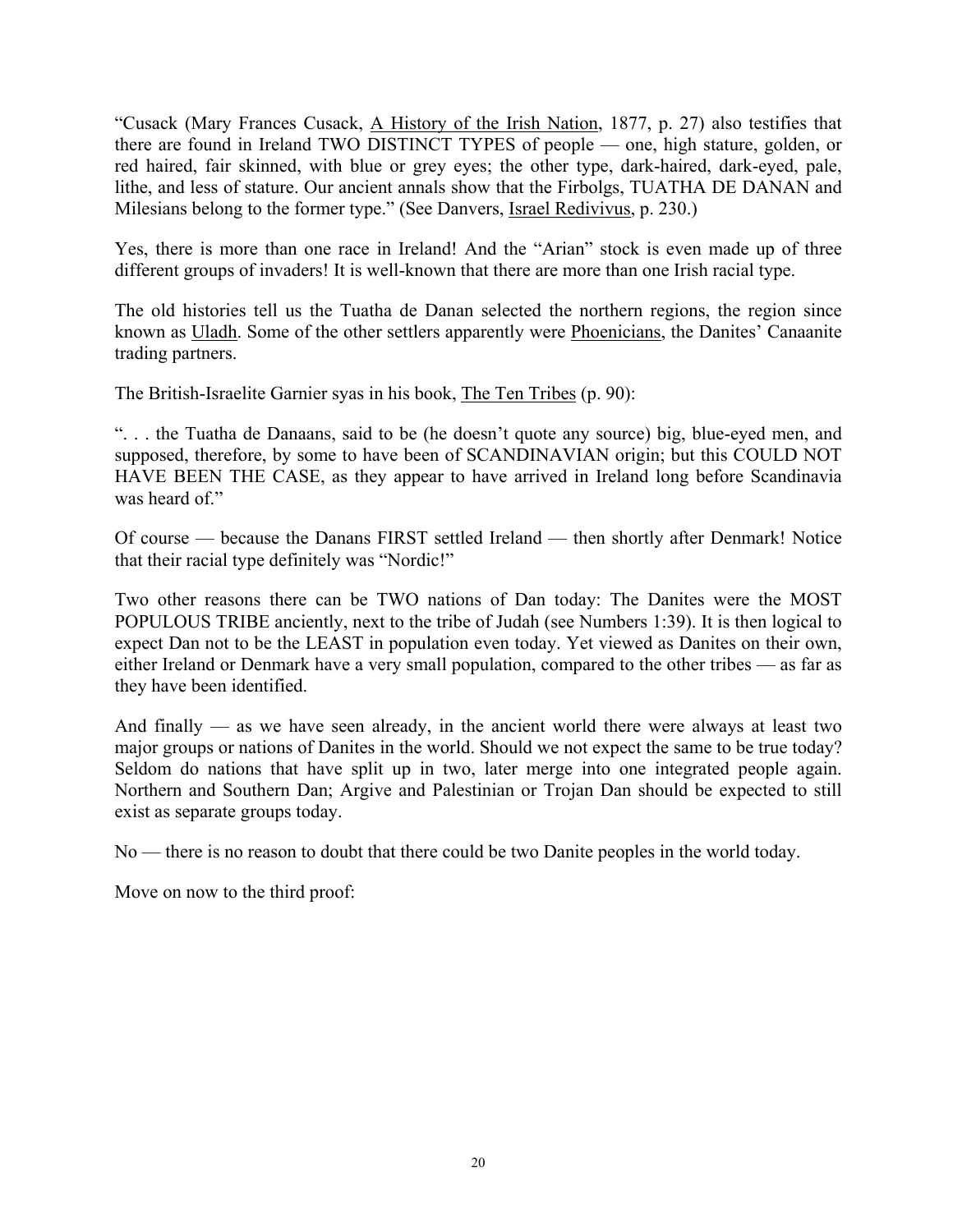# **Chapter Five**

## **PROOF THREE: A CIVILIZED TRIBE**

THE DANITES were a trading people, with a highly developed commercial civilization — and in all the probable Danite settlements we have looked at, the historians tell us that the Danites were 1) skilled in magic, 2) highly civilized, and 3) consequently were looked up to and greatly admired by the original population — and often became the ruling class.

The same is true of the ancient colony in the Danish lands — according to secular historians. Let us briefly go through some of these texts; first — the Danai in Greece:

Keating says on p. 68 of his work: "Here (In Achaia) it was that the Tuatha de Danans (of Ireland) learned the art of necromancy and enchantment; and they became so expert in magical knowledge, that they had a power of working wonderful feats, so far as seemingly to raise the dead."

Move on to Ireland. A work called **The Annals of Ireland** says:

"The Danans were a highly CIVILIZED people, well skilled in architecture and other ARTS from their long residence in Greece, and their intercourse with the Phoenicians. Their first appearance in Ireland was 1200 B.C., or eighty-five years after the great victory of Deborah."

The Irish historian O'Flaherthy says:

"The Dananns were exceedingly well acquainted with LETTERS, and with MAGIC . . ." "The SKILLFUL nations of the Dannans . . ." (Ogygia, Vol. II, p. 79; Bol. I, p. 393).

#### **THE CIVILIZED NORTH**

Note finally the cultural connection between the Argive Danai and the Danes (remember, according to history and archaeology, the Danes were the first "Nordics" to settle Scandinavia). First from du Chaillu's world know work, The Viking Age (p. 4-5):

"The North was separated from Rome by the swamps and forests of Germania . . . inhabited by a great number of warlike, wild, uncivilized tribes. According to the accounts of Roman writers, these people were very unlike those of the North . . . there is no archaeological discovery to prove the contrary. They were distinct. One was comparatively CIVILIZED, the other was not. The manly civilization the Northmen possessed was their own, which from their records, corroborated by fins in Southern Russia, seems to have advanced north from about the shores of the Black Sea; and we shall be able to see . . . how many Northern customs were like those OF THE ANCIENT GREEKS."

Continue on p. 25-26: "The mythological literature of the North bears ample evidence of a belief prevalent among the people, that their ancestors migrated at a remote period from the shores of the Black Sea, through south-western Russia, to the shores of the Baltic. This belief seems to be supported by a variety of evidence . . . we find in the neighbourhood of the Black Sea, near to the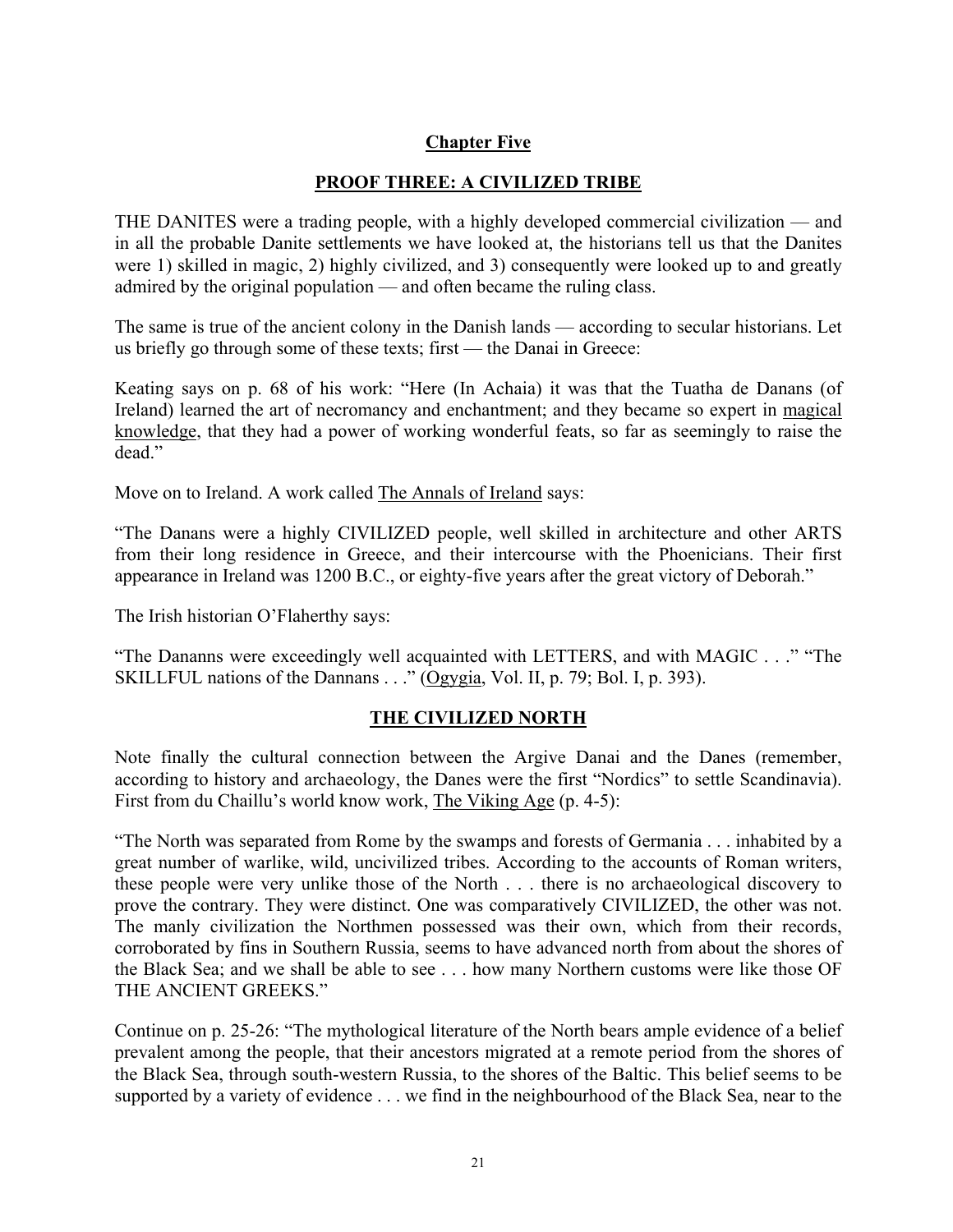OLD GREEK SETTLEMENT, graves similar to those of the north, containing ornaments and other relics remarkably like those found in the ancient graves of Scandinavia. The Runes of the North remind us strikingly of the characters of ARCHAIC Greek."

A final excerpt from The Viking Age: "We are the more ASTONISHED as we peruse the Eddas and Sagas (preserved by the Scandinavian nations) giving the history of the North . . . a most wonderful collection of antiquities which stand unrivalled in central Northern Europe."

Next, from a Norwegian scholar, A. W. Brøgger (Osebergdronningen):

"Suddenly and strikingly they (the people who brought agriculture into Denmark) arrive in the Danish districts, from Jutland to Skaane, bringing with them rich and magnificent forms of expression; Megalithic graves, and advanced technique of flint chipping, and pottery rich in form and ornamentation. A HIGH DEGREE OF CULTURE EXISTED; its quality and degree seems ALMOST INCREDIBLE within the limits of a pure Stone Age. It is far less marked in the districts outside this area, i.e. the greater part of Norway and Sweden."

Finally, the Danish historian Viggo Starchk says:

"During the Bronze Age, the ancient Danish lands reached a CULTURE UNSURPASSED by any country north of the Alps, and the colonization of the middle of the Scandinavian peninsula and the Baltic lands spread along the coasts" (p. 14, Denmark).

# **THE CONFIRMATION OF ARCHAEOLOGY**

The connection is self-evident.

If it then be true that these people were Danites — that Danites lived in Denmark for up to a thousand years or more — are the Danes of today the same people as in those times? Ask Danish history and archaeology that question.

We saw earlier from Danish archaeology that there were two main immigrations into Denmark — one in Neolithic, and one in early Bronze — coinciding with the two comings of Danans and Danai/Dardanians. After this, archaeologists tell us, the population has STAYED UNCHANGED to this day. The following excerpts will prove this:

First, notice that the two immigrations seem to have consisted of the SAME TYPE people (as we should expect, if they were all Danites):

"The problem," says Starcke on p. 29 of his work, "as to WHEN the Aryan, Indo-European people, or their language reached Denmark, is still unsolved. Judging by the finds in Europe, the Battle-Axe people (the Bronze immigrators) were mainly longheaded, partly of Nordic type. Such evidence as there is, however, goes to show that THERE WAS NO GREAT PHYSICAL DIFFERENCE BETWEEN THE BATTLE-AXE PEOPLE AND THE MEGALITHIC PEOPLE." They were the same race — Nordic.

According to all authorities on the subject, this race has remained unchanged and intact all the way down through history. Quoting the same authority, p. 24: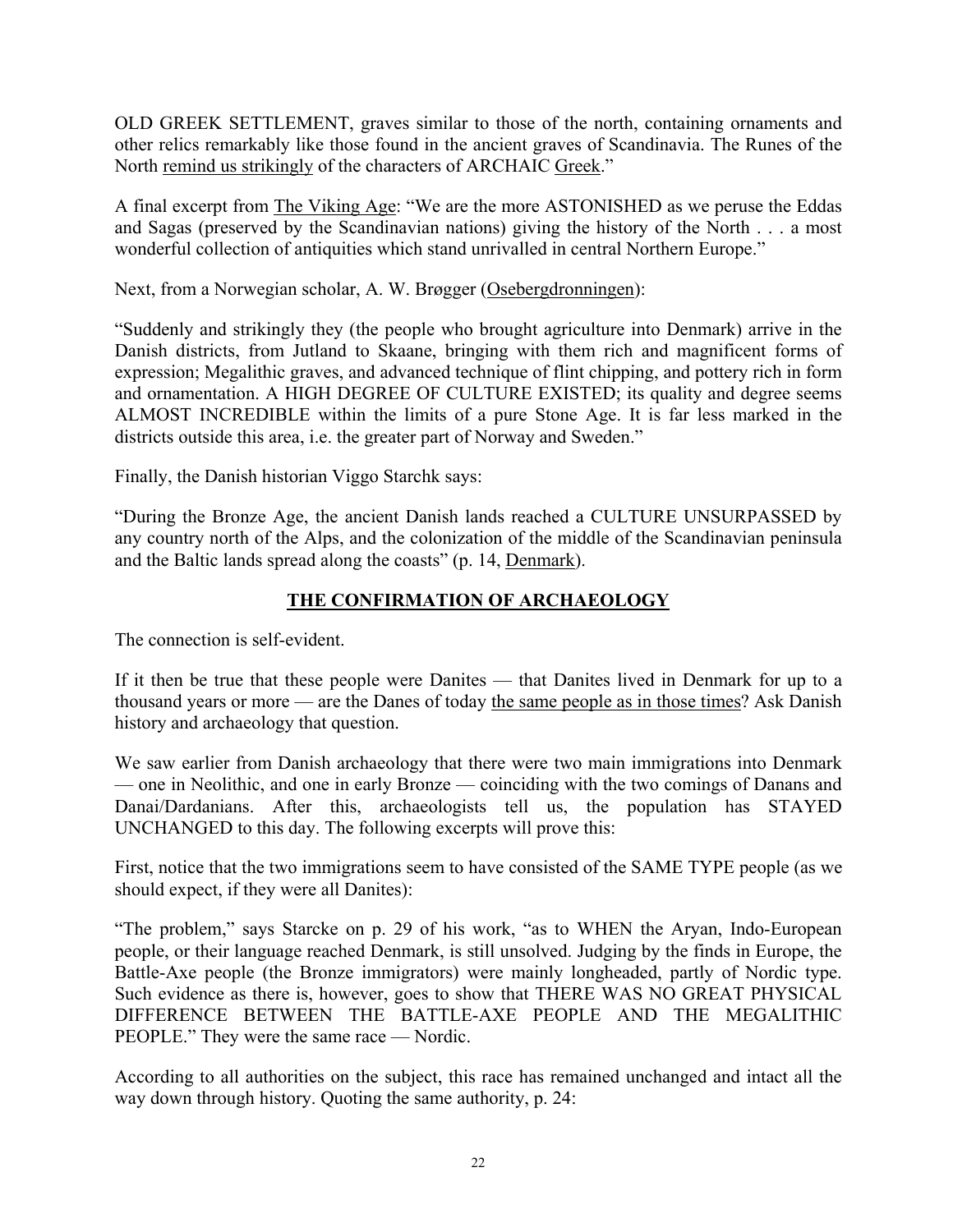"The physical mixture of long- and round-heads in Neolithic was about the same as in our own time: 30% long-heads, 23% round-heads and 47% medium, or mesocephalic heads. These figures prove that there was no question of any form of racial purity (Coon, C. C.: The Races of Europe, 1939)."

Starcke tells us on the same page, that with the coming of the "Battle Axe" people, ". . . THE TYPE OF THE DANISH PEOPLE HAD BEEN ESTABLISHED, and since then no great immigration of ETHNICAL importance has taken place" (Denmark in World History, p. 29).

With the Early Bronze culture, cremation is introduced in Denmark,

"but oak-coffin graves with burnt bones are found side by side with urn burians even into the fourth period, as evidence that NO CHANGE IN POPULATION or other drastic change has taken place, but only a tranquil development" (Vor Tids Leksikon, art. "Bronzealderen).

The Norwegian historian K. Gjerset says on pp. 36-37 of his History of the Norwegian people:

"Archaeology shows a gradual and unbroken development from the Stone Age to later eras, with no interruption to indicate ANY INVASION OR SUDDEN IMMIGRATION OF ANY PEOPLE. This would tend to prove that the Scandinavians have dwelt in their present home since the Younger Stone Age. Philology holds, on the other hand, that the peoples now living in the Scandinavian North have migrated into these regions at a much later period."

This is what confuses the archaeologists and modern historians — the Scandinavian language clearly was introduced much later. As we have already seen, however, this has a very natural explanation. As history shows, ODIN was the one who brought the NEW LANGUAGE into the North when he conquered Scandinavia and made his progeny the kings of the North. Odin, however, DID NOT change the population — merely slightly reinforced the Swedish Göths!

Incidentally, P. F. Suhm shows in his Folkenes Oprindelse that the Nordic tongue is still basically the same today and shows no sign of having been MIXED with any later language.

Gjerset goes on about the racial type of the ancient Scandinavians:

"Skeletons found in the graves from early periods show them to have been AT ALL TIMES a tall race, and all early accounts describe them as blue-eyed, with light hair and fair complexion. . . . These characteristics have been well preserved to the present time" (pp. 38-39).

These are genetically RECESSIVE characteristics, and would have been lost in the event of any considerable amount of mixing with other races.

The recognized scholar Coon tells us:

"It is not surprising, therefore, that a population so firmly attached to its milieu as that of pre-Iron Age (i.e. Bronze) Denmark should have SURVIVED the vicissitudes and eventually reemerged in considerable strength" (p. 333, Races of Europe).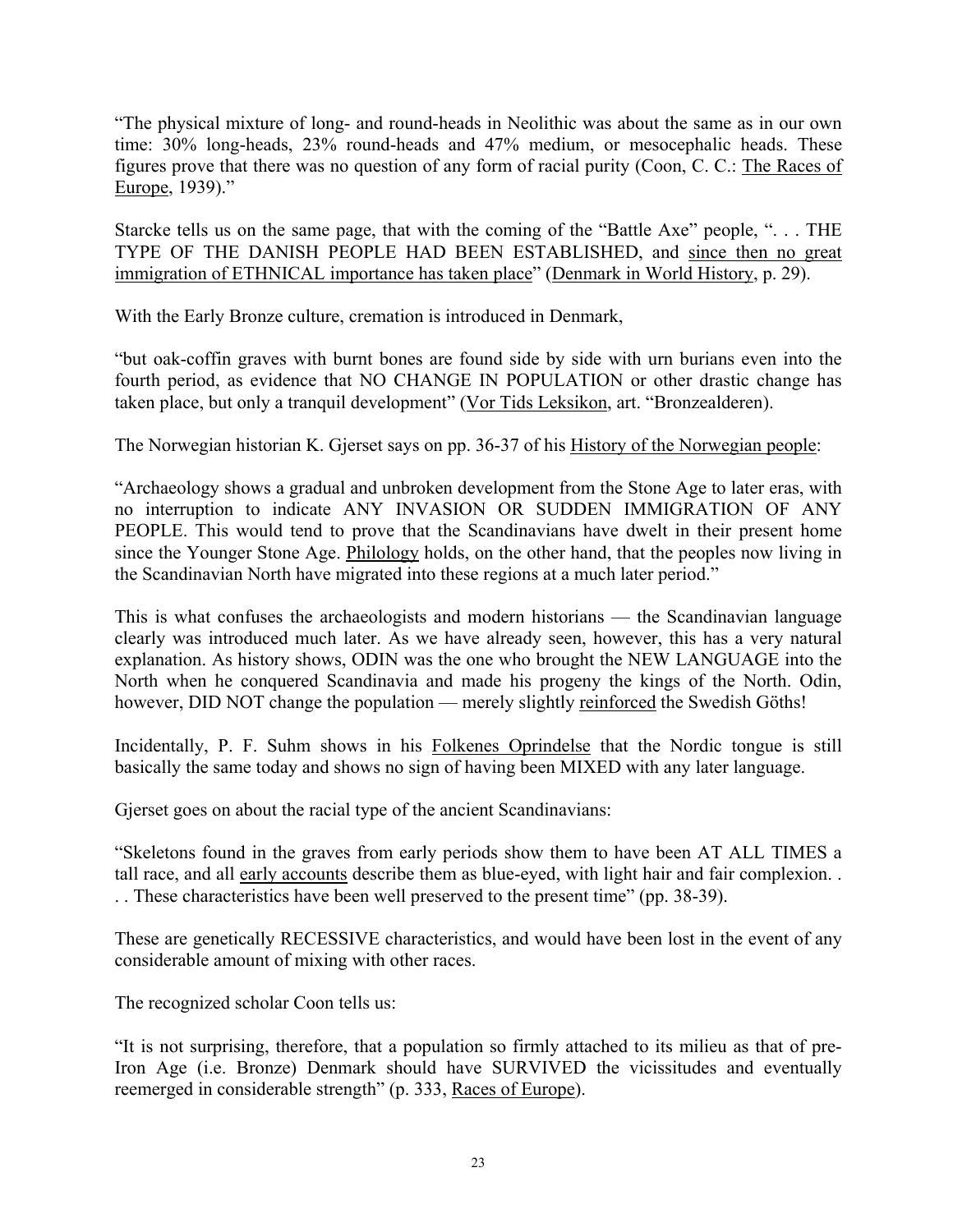Viggo Starcke plainly says: "The Danes are the only Europeans who live in a land where no people other than their OWN ANCESTORS have ever lived. All other nations have migrated and intermingled" (Denmark, p. 11).

And from Scandinavia, by John H. Wuorinen, p. 11:

The explanation for the difference (between peoples inside the Scandinavian nations) appears to be an ancient cross-breeding of different races or types. SINCE THE DAWN OF RECORDED HISTORY, however, these peoples have remained almost UNTOUCHED by the influx of newcomers. This insularity is one of the factors underlying the homogeneity of the Scandinavian populations today. FOREIGN linguistic or ethnic elements are ALTOGETHER INSIGNIFICANT."

Finally, from the Danish encyclopedia, Vor Tids Leksikon: "The land of Denmark is with its present borders one of the youngest in Europe; but few of the others have had such an unbroken history, so little influence by conquest and mixing of peoples. . . . at the end of the period (Late Stone) Denmark seems essentially to have acquired the type of people it still has" (Vol. VI, pp. 110-111).

Further, on pp. 27-28: "From the Late Stone age many hundred finds of skeletons are known from passage graves etc. that show a population of quite great height, but with somewhat differing cranial shapes: a longskull with a low and broad head (Cro-Magnon-type), a longskull with high and narrow head (Nordic race type) and a shortskull (Borreby-type). The latter is the ORIGINAL population, and in that case the population that was the FIRST FARMERS should be an immigrated people of more or less NORDIC RACE TYPE."

Yes — we must conclude that the Danes of today are the same as the Danes of 3500 years ago — the Danes of the first Nordic settlement. These were the people which we saw clearly had a connection with the Danai of ancient Argos — who of course were Danites!

What other conclusion can we come to than that the Danes of today are modern representatives of the tribe of Dan!

Go on now to the fourth and final group of evidence.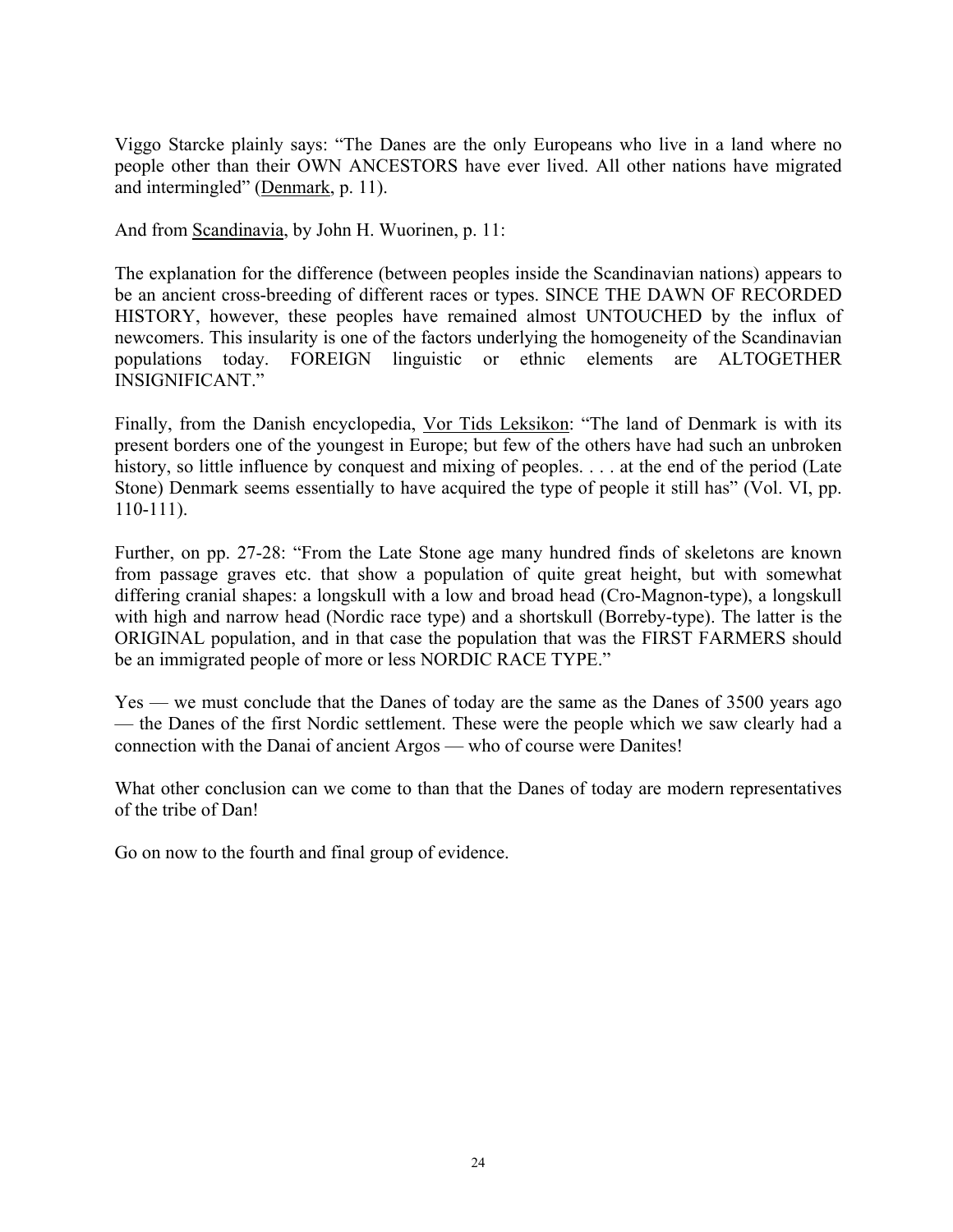#### **Chapter Six**

# **PROOF FOUR: BIBLICAL EARMARKS**

EACH OF THE tribes of Israel are given a number of EARMARKS in the Bible. The question is now — do the Biblical earmarks of the tribe of Dan fit on DENMARK?

There are seven such earmarks of Dan. The first one of them is this:

"Dan shall judge his people, as one of the tribes of Israel" (Gen. 49:16).

That is, the tribe must continue to exist as a tribe, with its own ruler. The word "Dan" itself means "judge," or ruler.

The Danish historian Viggo Starcke brings out some amazing, though slightly biased, facts in relation to this earmark:

"The Danes are the only Europeans who live in a land where no people other than their own ancestors have ever lived. All other nations have migrated and intermingled. . . . The Danes are the only people in Europe who have never been subjected to foreign rule as part of another realm (with some important exceptions). The waves have often risen high with foreign armies surging across the frontiers, threatening submersion and subjection, but when the waters ebbed and the surf retreated, the Danes were still there. Even during the German occupation, the independence and integrity of the country were formally guaranteed by the Germans. The king, the flag, the name Denmark and the internal administration remained Danish despite all other encroachments. The Danes are the only people with an unbroken line of kings throughout their history. Far back in the grew twilight of prehistoric times, kingship was the symbol of unity and continuance, bearing the luck, the honour and dignity of the nation above the struggle of conflicting interests, ranks and classes. The Danish flag, called Danebrog, is the oldest of all existing national flags." (Denmark in World History, pp. 11-13).

## **THE SERPENT'S TRAIL**

Now to the second earmark. Continue with verse 17 of Genesis 49:

"Dan shall be a SERPENT BY THE WAY, an adder in the PATH, that biteth the horse heels, so that his rider shall fall backward."

Dan's NAME has, as we have seen, become a "PATH," a serpent's trail, which points out the location of present-day Israel. Throughout history the tribe of Dan has exhibited a tendency to name places after itself. The Bible has two examples of this:

"And the coast of the children of Dan went out too little for them: therefore the children of Dan went up to fight against Leshem (or Laish) and took it . . . and called Leshem, Dan, after the name of Dan their father" (Josh. 19:47; Judg. 18:28-29).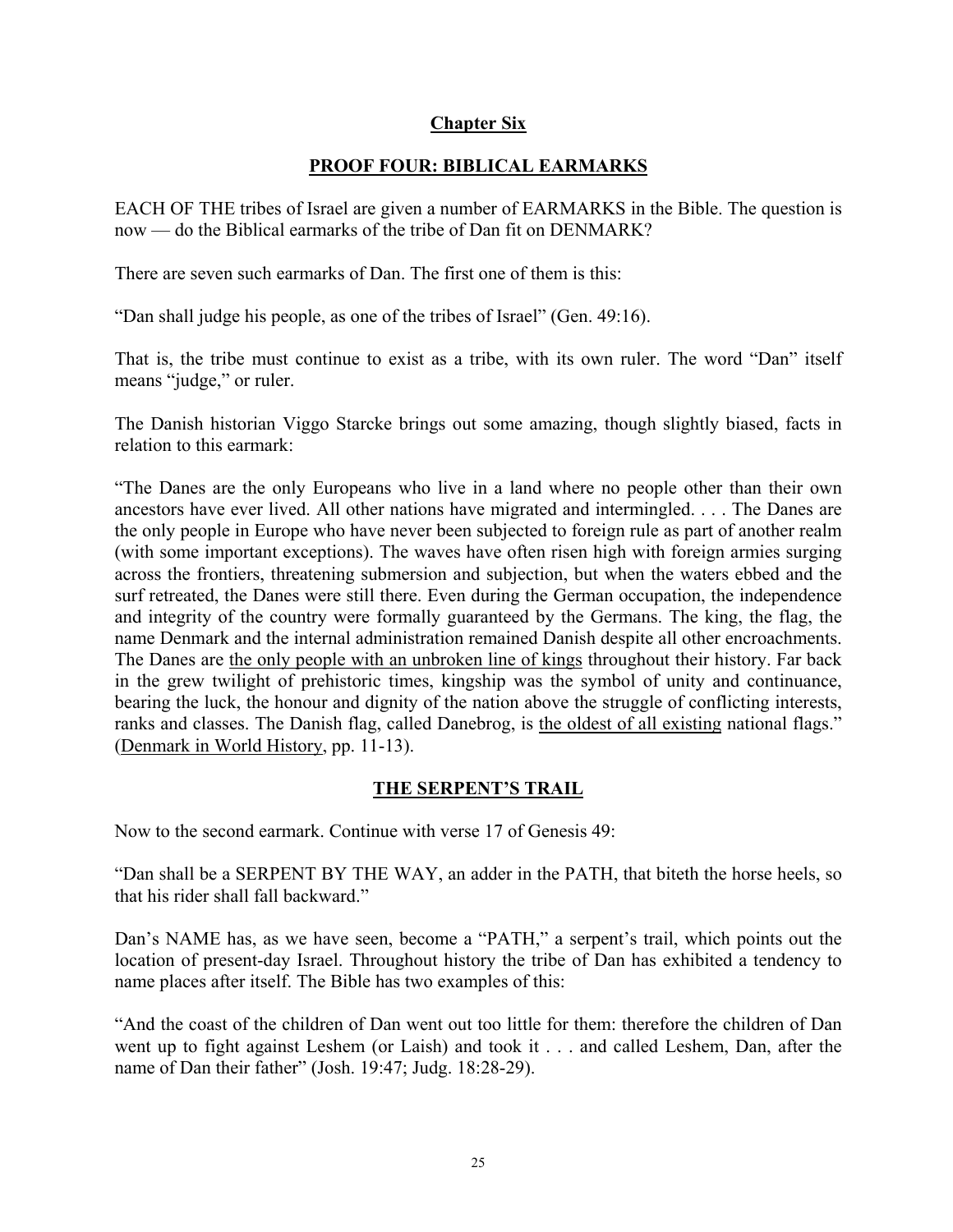". . . Kirjath-Jearim, in Judah: wherefore they called that place Mahaneh-DAN. . ." (Judg. 18:12).

The tendency is clear. But does this earmark also fit on Denmark?

The very word "Denmark," or, as it is properly spelled, **Danmark**, means etymologically 1) Dan's land; or 2) Dan's outlying area. SUHM shows (Danmark, Vol. I, p. 159) that the word "mark" has three meanings: Border, flat area, and desolate, outlying or elevated area.

In other words, Denmark is either Dan's (flat) land, or his bordering or outlying area. In both cases — Dan's AREA!

Since this earmark of naming areas after itself has been typical for the tribe, one would EXPECT the modern land of Dan to be NAMED AFTER THE TRIBE. That, again, points us toward Denmark.

# **THE SYMBOL OF A SERPENT**

Now the third earmark. The standard of Dan is said to have been a SERPENT with an inscription on it:

". . . the annals of Leath Cuin. . . . The author, treating upon this subject, gives the account of the coats of arms of the twelve tribes; the tribe of Reuben had a mandrake . . . Dan, a serpent." (Keating, Vol. I, p. 209)

The RUNE STONES, chiefly found in old and present Danish lands, are mostly inscriptions on an intertwining SERPENT. Incidentally, as we have seen, this Runic Alphabet comes from Archaic Greek, which again was based on ancient Hebrew characters!

## **WAITING FOR SALVATION?**

The fourth earmark of Dan is found in verse 18 of Genesis 49:

"I have waited for they salvation, O Lord."

This statement, however difficult to understand, may have reference to the fact that the Danite tribe even separated itself from the rest of Israel in a religious sense. It was one of the first tribes to plunge into idolatry after the Exodus (see Judges 18:24; 30-31; Amos 8:14). Today we find Denmark as one of the LAST groups of Israelites, along with IRELAND, yet to be reached by the Work. (This is only true to the same extent of three other nations or tribes: Norway, Sweden and Finland).

## **THE TRIBE OF THE NORTH**

The organization of the tribes of Israel in their wilderness wanderings provide us with the fifth earmark. In the camp arrangement, which formed a large circle, Dan was the tribe of the NORTH, next to Asher and Naphtali, and was the leader of the North camp (Numb. 2:25).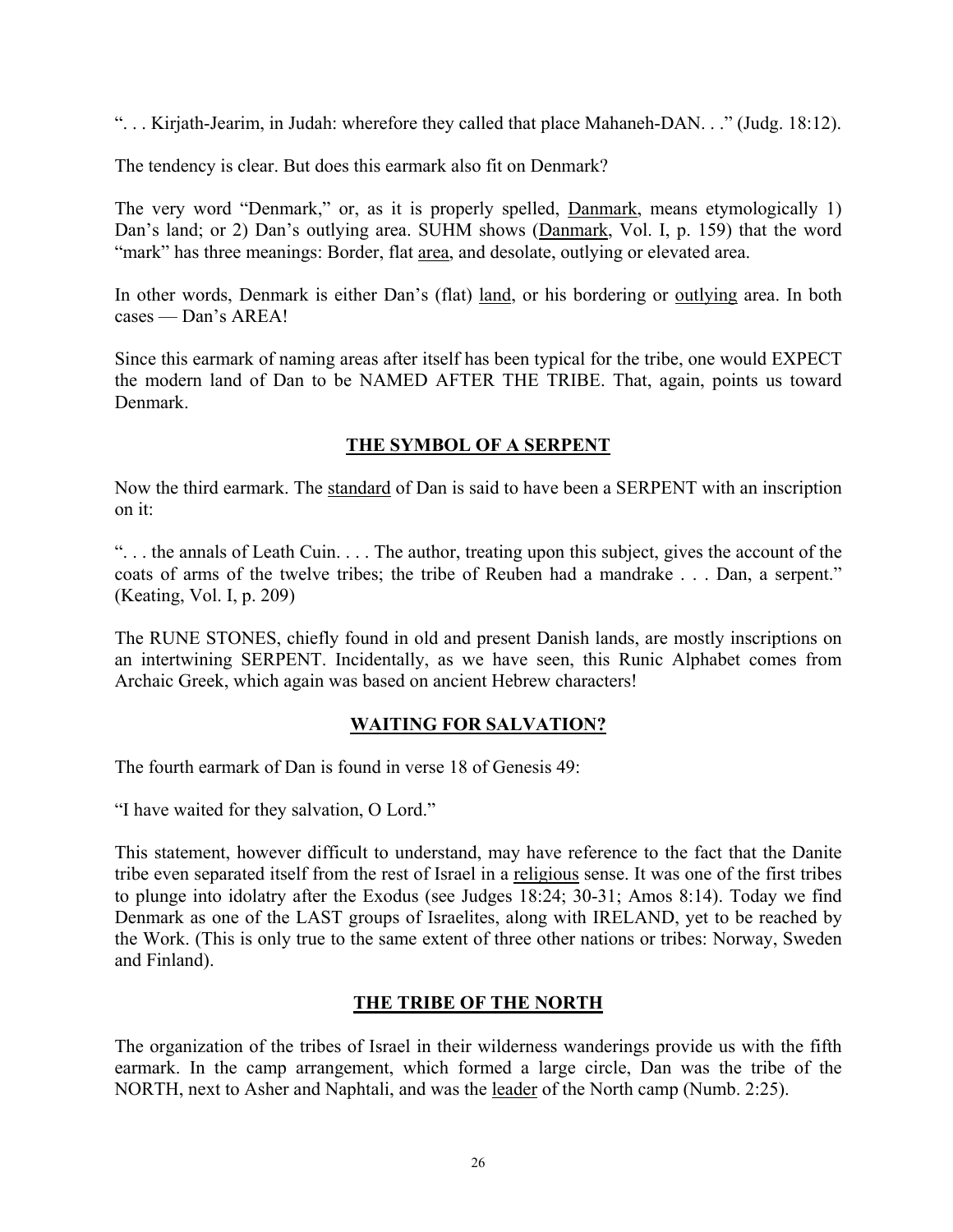Throughout history, up to a few decades ago, Denmark was culturally, economically and in many other ways the leading country of the North.

"Throughout the prehistoric period Denmark was the cultural center of Scandinavia, and likewise the center of greatest population . . . During the Iron Age Denmark continued in its CULTURAL LEADERSHIP of Scandinavia, owing largely to its greater proximity to the source to the source of civilized influences farther south, for Denmark was greatly affected by the repercussions of Roman civilization" (Coon, Races of Europe, p. 333).

#### **A DIVIDED TRIBE**

Next earmark six. As we have seen, Biblical history shows that the tribe divided in two (Judg. 18:28-29). This seems to have been a consistent tendency; it happened in Palestine; it happened in Egypt when a part went to Argos; it may have happened again when Troy was colonized.

This must lead us to expect the same situation today — a divided Dan. Not just an Irish Dan (part of which incidentally emigrated to the New World), but more than one "NATION" of Dan; a "Northern," and a "Southern" tribe.

## **A SEAFARING TRIBE**

The seventh and final Biblical earmark is found in Judg. 5:17:

"Dan abode in ships."

It seems evident that this tribe was a seafaring people — also evidenced by the migration from Egypt to Argos. Southern Dan — of which this particular scripture speaks, being before the settling of Northern Dan — was ON THE COAST. Ezek. 27:19 shows that these Danites TRADED with the Greeks.

There are many indications that the Danites of the Northern division were connected with the famous trading and shipping people of the ancient world, the Phoenicians, the people which occupied the coastal strip of the Northern Danite settlement. The British-Israel writer Bruce Hannay says on p. 46 of his work:

"They became closely connected with the Phoenicians in their extensive maritime business, to such a large extent that SEVERAL WRITERS THINK that in many instances the two became blended in the one name, and that much that is accredited to the Phoenicians is really due to the Danites."

The evolutionist Charles L. Brace tells us in his Manual of Ethnology, or the Races of the Old World, p. 43:

"The tribe of Dan united with the Phoenicians in commerce . . . though insignificant in a political point of view, they had become the first manufacturing and commercial power in the world.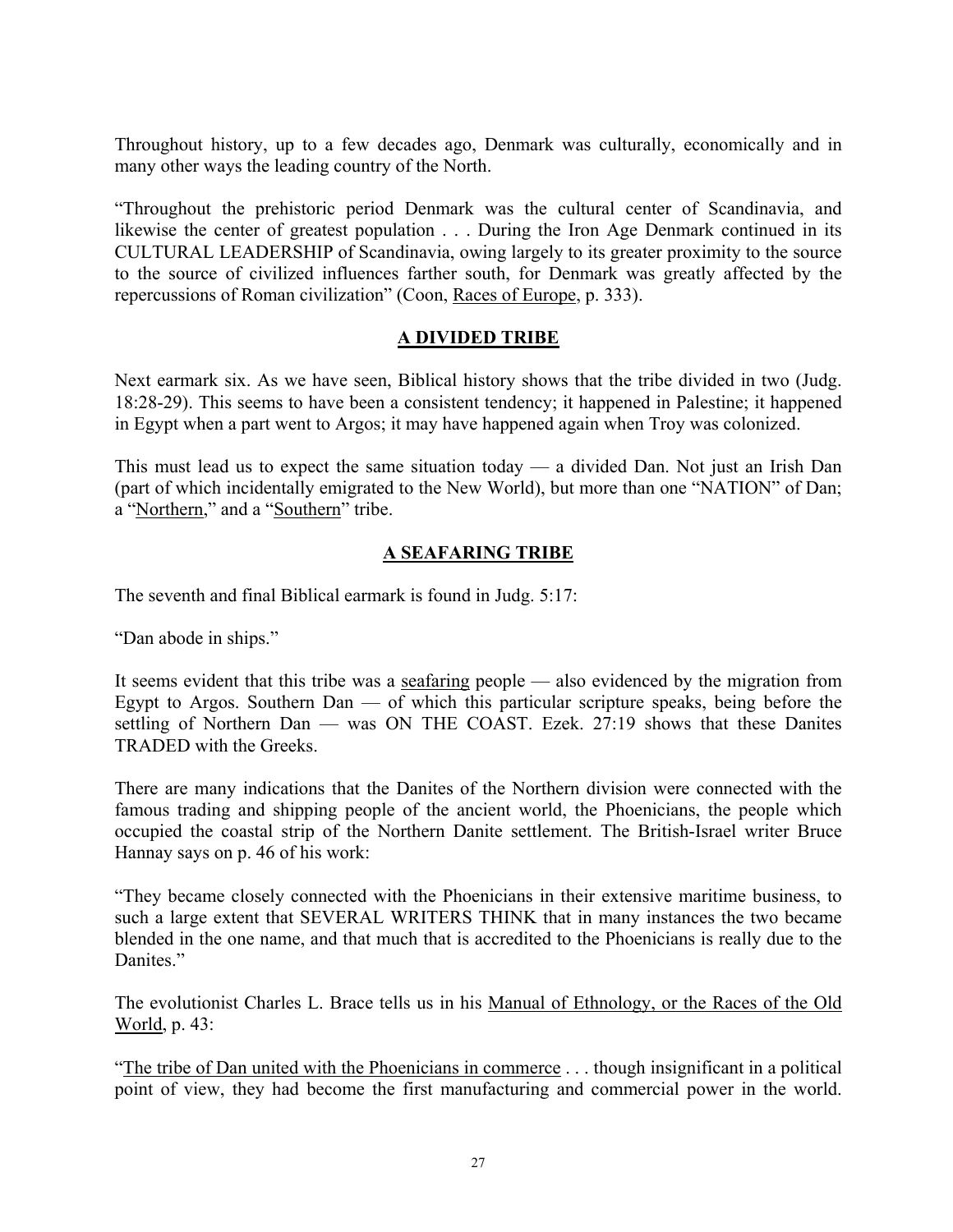They had traversed the whole length of the Mediterranean . . . and had sprinkled the coasts with colonies, and factories and mercantile stations."

Consequently the Danites branded their name on many areas in the Mediterranean sphere. Mauritania, for example, is Hebrew for "Plains of the Danites." Lusitania (ancient name of Portugal) means "Settlement, colony, of Dan," and Sardinia "Emigrant, dispersed, detached Danites" (See Dan: Lost and Found, H. H. Paine).

This ties in beautifully with Denmark. This country has had a history of shipping, trading and colonizing — although we must keep in mind that it is not the only people in Northwestern Europe of which this is true, but is only one of three or four such.

"From the  $6<sup>th</sup>$  century (A.D.) the Danes are mentioned very frequently; how large an area was reckoned as theirs we are not told, but that they in the actual period of the great migrations were THE LEADING TRIBE ALSO AT SEA, and that the center of gravity then was on Zealand, is probably without doubt" (Vor Tids Leksikon, Vol. VI, p. 112).

Again from the same authority: "Ancient boat finds tell us that the Danes have been at home at sea since the earliest times . . . The Viking ships must be understood as combined war and trading vessels, actually pirate ships" (p. 72).

The Viking Age, 800-1050 A.D., is the obvious example — the age during which the Danes, together with the Norwegians and Swedes, were the masters of the seas.

"These men were not casual venturers upon the sea; they were highly professional and very competent seamen of a kind whose like has now all but vanished from the earth . . ." (Mowat, Westviking, p. 362).

But also later. By the end of the  $18<sup>th</sup>$  century, tiny Denmark had several colonies all over the world, but later had to give up most of these. One remains today: The continent of Greenland.

In conclusion, then, we see that every single one of these Biblical earmarks of the tribe of Dan fit beautifully on present-day Denmark. Even more so, in most cases, than they do on the Irish nation.

Taken one by one these earmarks could be mere coincidences. But together they form a strong inference that not only Ireland, but Denmark, too, must be considered Danite nations of today.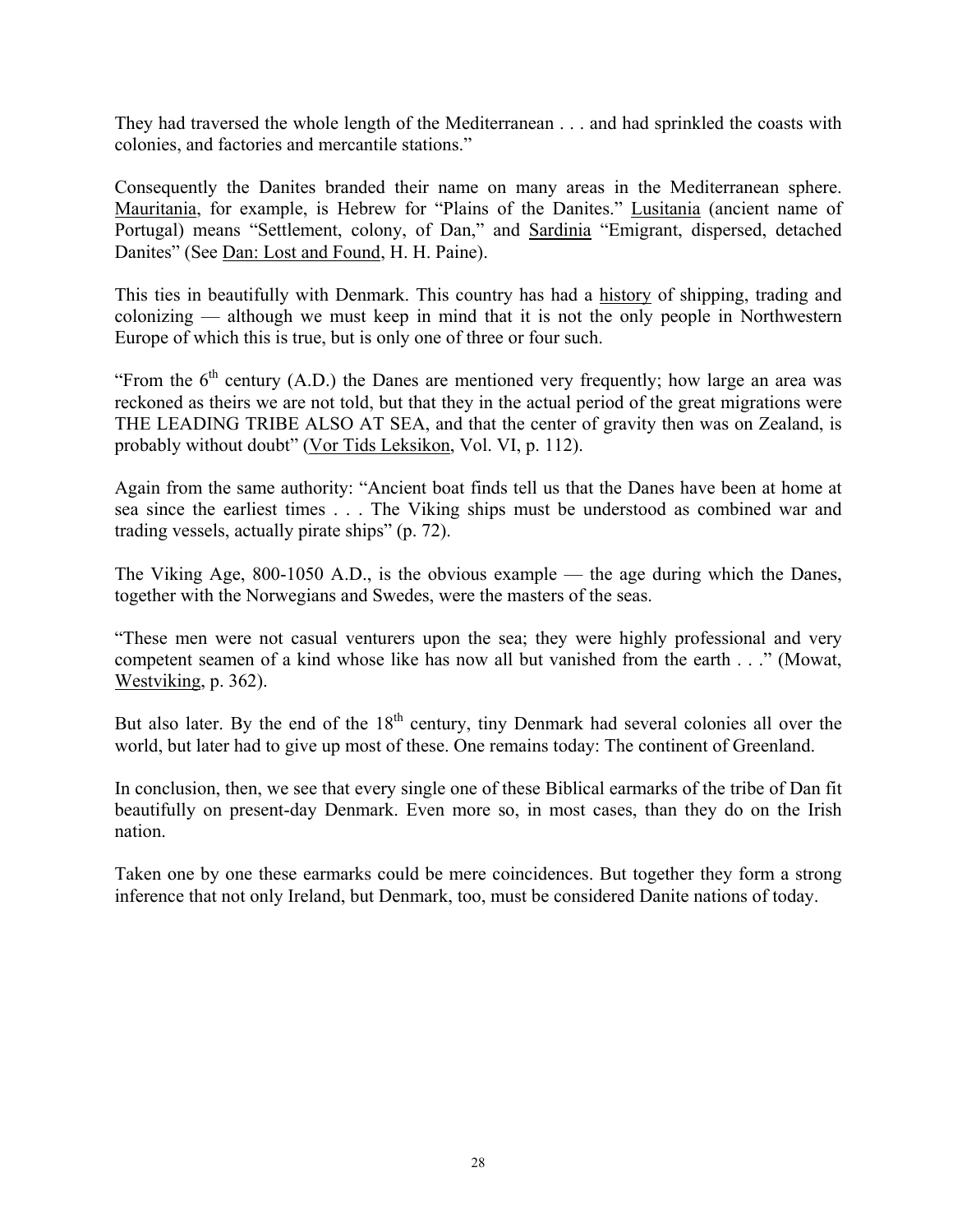#### **SUMMARY**

NO SCIENTIFIC PROOF, you say? Inconclusive evidence? The fragments of evidence individually viewed — perhaps; but what are you going to do with these great masses of evidence — these many, many independent witnesses, all pointing toward a Danite origin of the Danes?

First, what about the framework of Danite history, verified by numerous reliable sources, which clearly chow Denmark was a Danite settlement from 1400 B.C. to al least as late as 1000 B.C.? And what about the fact that the last Danite settlement in Ireland occurred hundreds of years before the last groups of Danites left Palestine for Northern Europe? If they are not in Denmark today — WHERE ARE THEY?

Secondly, what about the recognized ancient history of Denmark, which absolutely, down to the last detail, fits into the framework of Danite settlements? And the fact that Nordic archaeology does exactly the same?

Thirdly, what about the clear cultural linkup between all the Danite settlements, INCLUDING ancient Denmark? And the fact that Scandinavian archaeology, history and ethnology conclusively show us that the Danes of today are exactly the same people as the Danes of 1000 B.C. and even earlier — of the times when Denmark was a Danite colony?

And fourthly, what about the remarkable way in which Denmark fits into the seven Biblical earmarks of the tribe of Dan?

All this coincidence? Hardly. Hardly, according to the indications of history, of archaeology and ethnology, of the Bible itself.

Can we get around it?

Not if we're honest with ourselves.

#### **CONCLUSION**

So today again we find the tribe of Dan DIVIDED — half of it living in Ireland, the other half in Denmark. The question now remains — which division is the prophesy referring to when it says, "Declare ye in Judah, and publish in Jerusalem . . . the destroyer of the Gentiles is on his way; he is gone forth to make thy land desolate . . .

"For a voice DECLARES FROM (Northern) DAN, and publisheth affliction from Mount Ephraim. Make ye mention to the nations; behold, publish against Jerusalem, that watchtowers (i.e. an army) come from a far country . . ."

The warning message to Israel of her coming punishment for her sins is to go out from DAN. Which one of the two modern Danite nations? The one which is a closed Catholic country — or the one bearing the very name of Dan?